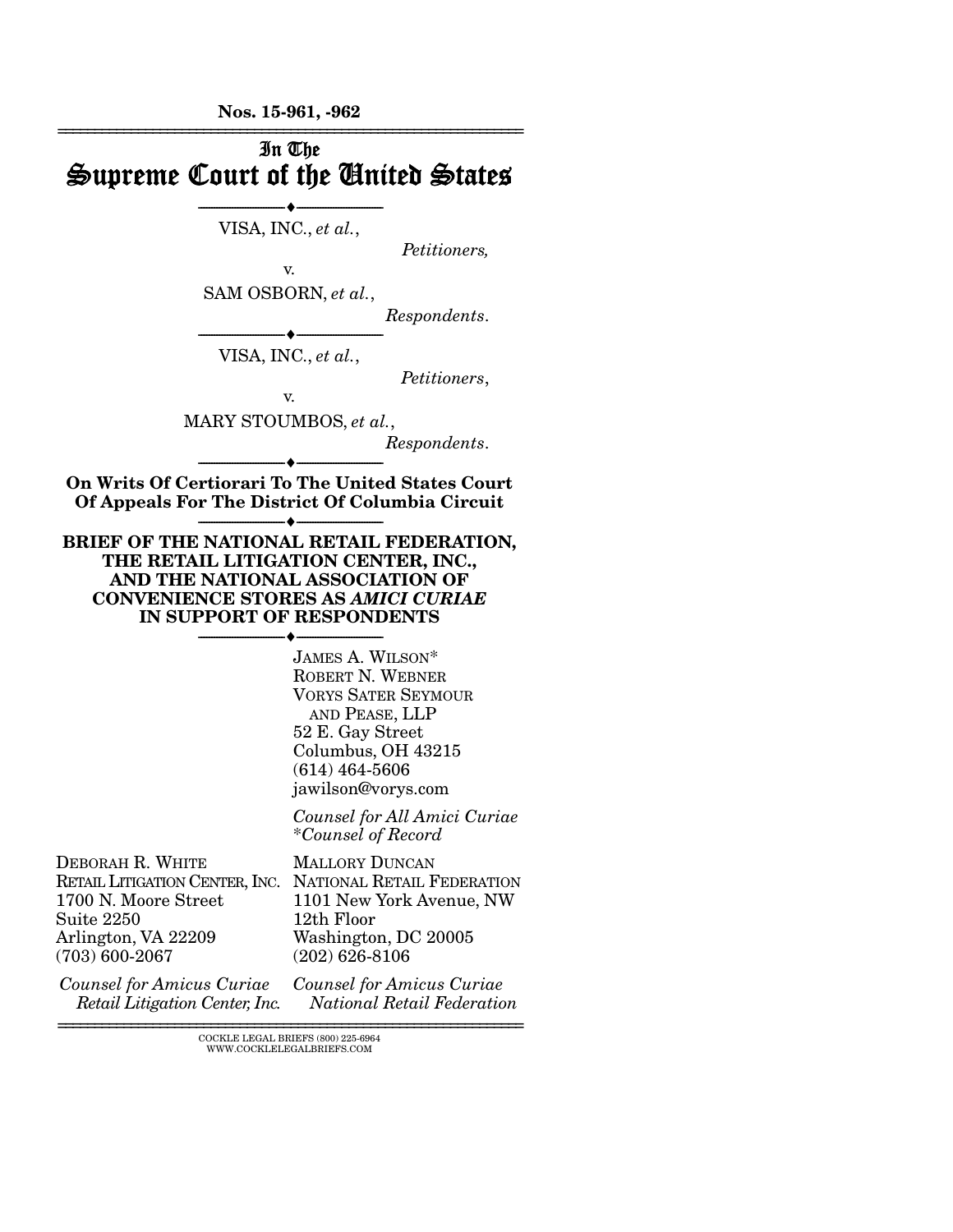# TABLE OF CONTENTS

# Page

|                                                                                                                                                                                                                   | ii |
|-------------------------------------------------------------------------------------------------------------------------------------------------------------------------------------------------------------------|----|
|                                                                                                                                                                                                                   |    |
| INTEREST OF AMICI CURIAE                                                                                                                                                                                          | 1  |
| SUMMARY OF ARGUMENT                                                                                                                                                                                               | 3  |
|                                                                                                                                                                                                                   | 4  |
| THE COURT SHOULD NOT ADOPT A<br>I.<br>NEW STANDARD THAT SHIELDS COM-<br>PETITORS THAT ADOPT ANTICOM-<br>PETITIVE RULES FROM LIABILITY                                                                             | 6  |
| In American Needle, a Unanimous Court<br>А.<br>Answered the Question Petitioners                                                                                                                                  | 7  |
| Visa's and MasterCard's Concerted<br><b>B.</b><br><b>Actions to Raise Prices and Diminish</b><br>Competition Make Them Poor Exam-<br>ples of "Business Associations" That<br>Could Be Exposed to Unfair Antitrust | 9  |
| ASSOCIATIONS THAT FOCUS PRIMAR-<br>II.<br>ILY ON EDUCATING MEMBERS AND<br>THE PUBLIC DIFFER SIGNIFICANTLY<br>FROM ASSOCIATIONS THAT SET PRIC-<br>13                                                               |    |
| PLEADING CONCERTED ACTION SHOULD<br>III.<br>BE CONTROLLED BY THE PRINCIPLES<br>SET FORTH IN AMERICAN NEEDLE<br>17                                                                                                 |    |
| 22                                                                                                                                                                                                                |    |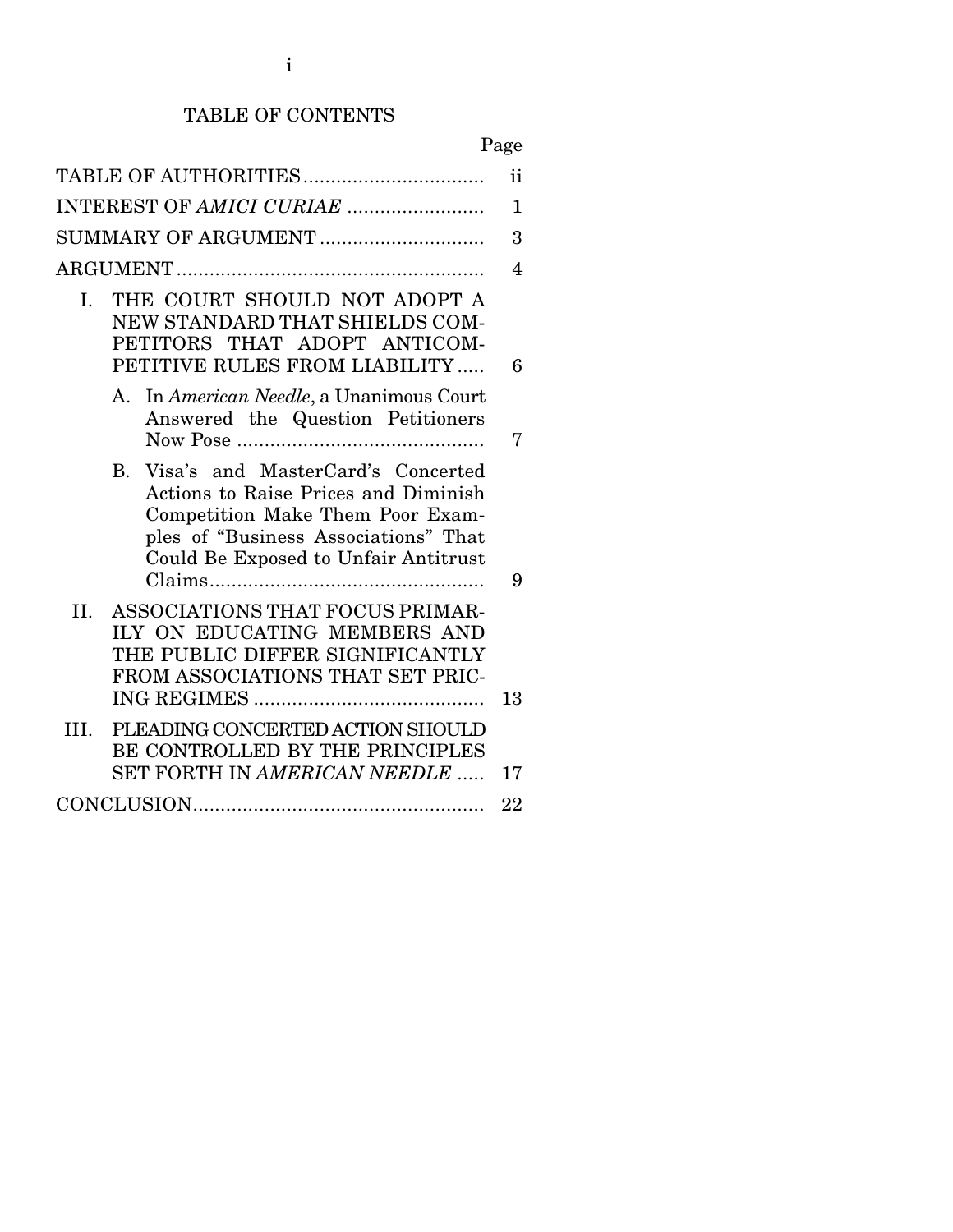## TABLE OF AUTHORITIES

# Page

## CASES:

| Allied Tube & Conduit Corp. v. Indian Head,                                                    |
|------------------------------------------------------------------------------------------------|
| American Needle, Inc. v. NFL, 560 U.S. 183                                                     |
| Arizona v. Maricopa County Med. Soc'y, 457 U.S.                                                |
| Bell Atlantic Corp. v. Twombly, 550 U.S. 544                                                   |
| Discover Fin. Servs. v. Visa U.S.A., Inc., No. 04-                                             |
| Fashion Originators' Guild of America, Inc. v.                                                 |
| FTC v. Ind. Fed'n of Dentists, 476 U.S. 447                                                    |
| FTC v. Super. Ct. Trial Lawyers Ass'n, 493 U.S.                                                |
| Gelboim v. Bank of Am. Corp., 823 F.3d 759 (2d                                                 |
| Goldfarb v. Va. State Bar, 421 U.S. 773 (1975) 8, 15                                           |
| Gregory v. Fort Bridger Rendezvous Ass'n, 448                                                  |
| In re Cardizem CD Antitrust Litig., 105<br>F. Supp. 2d 618 (E.D. Mich. 2000) 11                |
| In re Visa Check/MasterMoney Antitrust Litig.,<br>2003 U.S. Dist. LEXIS 4965 (E.D.N.Y. 2003)11 |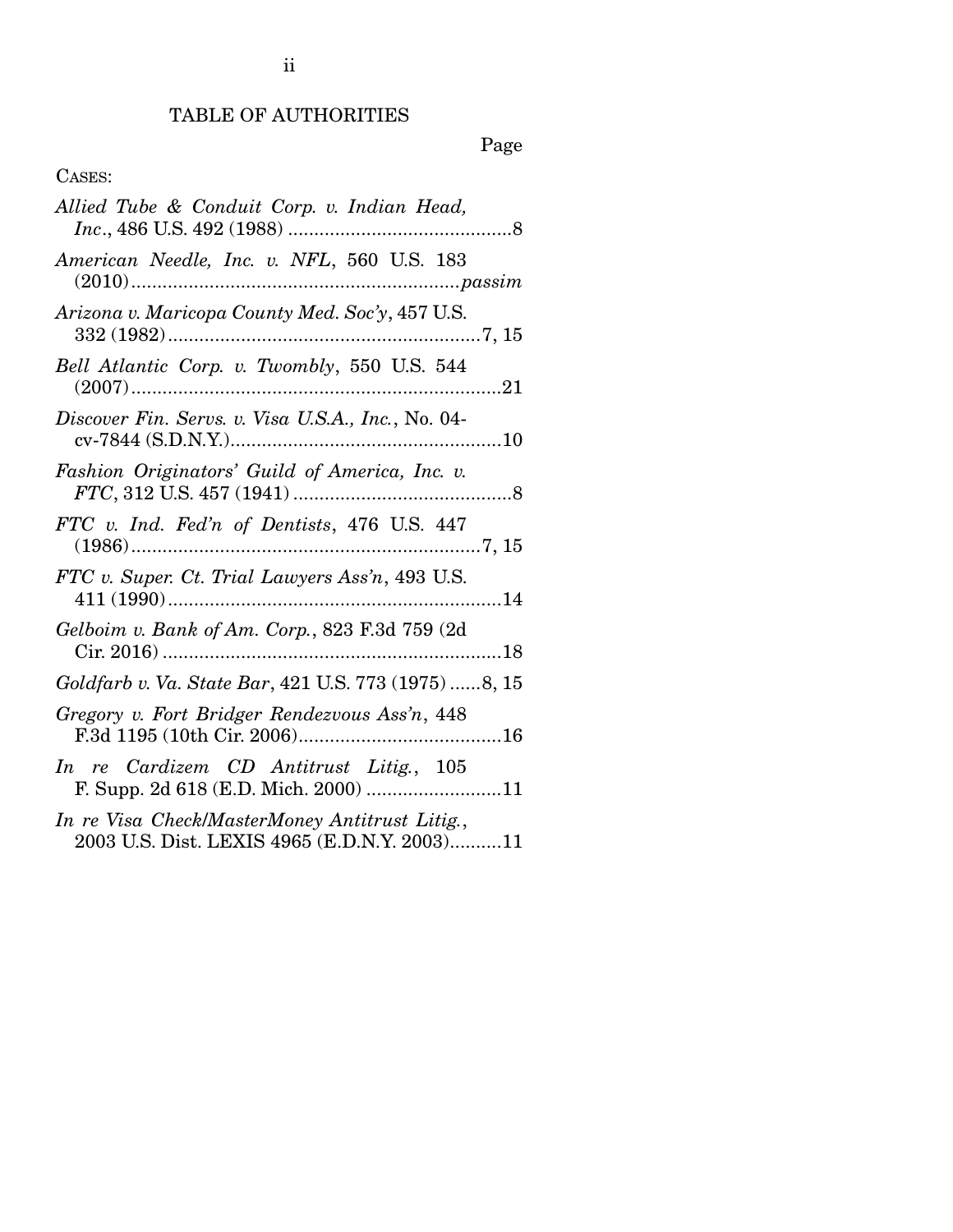TABLE OF AUTHORITIES – Continued

|                                                                                                   | Page |
|---------------------------------------------------------------------------------------------------|------|
| Jack Russell Terrier Network of Northern Cal. v.<br>American Kennel Club, 407 F.3d 1027 (9th Cir. |      |
| Nat'l Soc'y of Prof'l Eng'rs v. United States, 435                                                |      |
| Radiant Burners, Inc. v. Peoples Gas Light &                                                      |      |
| United States v. Am. Express, No. CV-10-4496                                                      |      |
| United States v. Visa U.S.A., Inc., 344 F.3d 229                                                  |      |
| W. Penn Allegheny Health Sys., Inc. v. UPMC,                                                      |      |
| STATUTES:                                                                                         |      |
|                                                                                                   |      |
| <b>OTHER AUTHORITIES:</b>                                                                         |      |

ABA Section of Antitrust Law, ANTITRUST LAW DEVELOPMENTS 484 (7th ed. 2012) .......................... 21 Herbert Hovenkamp & Christopher R. Leslie, *The Firm as Cartel Manager*, 64 VAND. L. REV. 813 (2011) .......................................................... 13, 20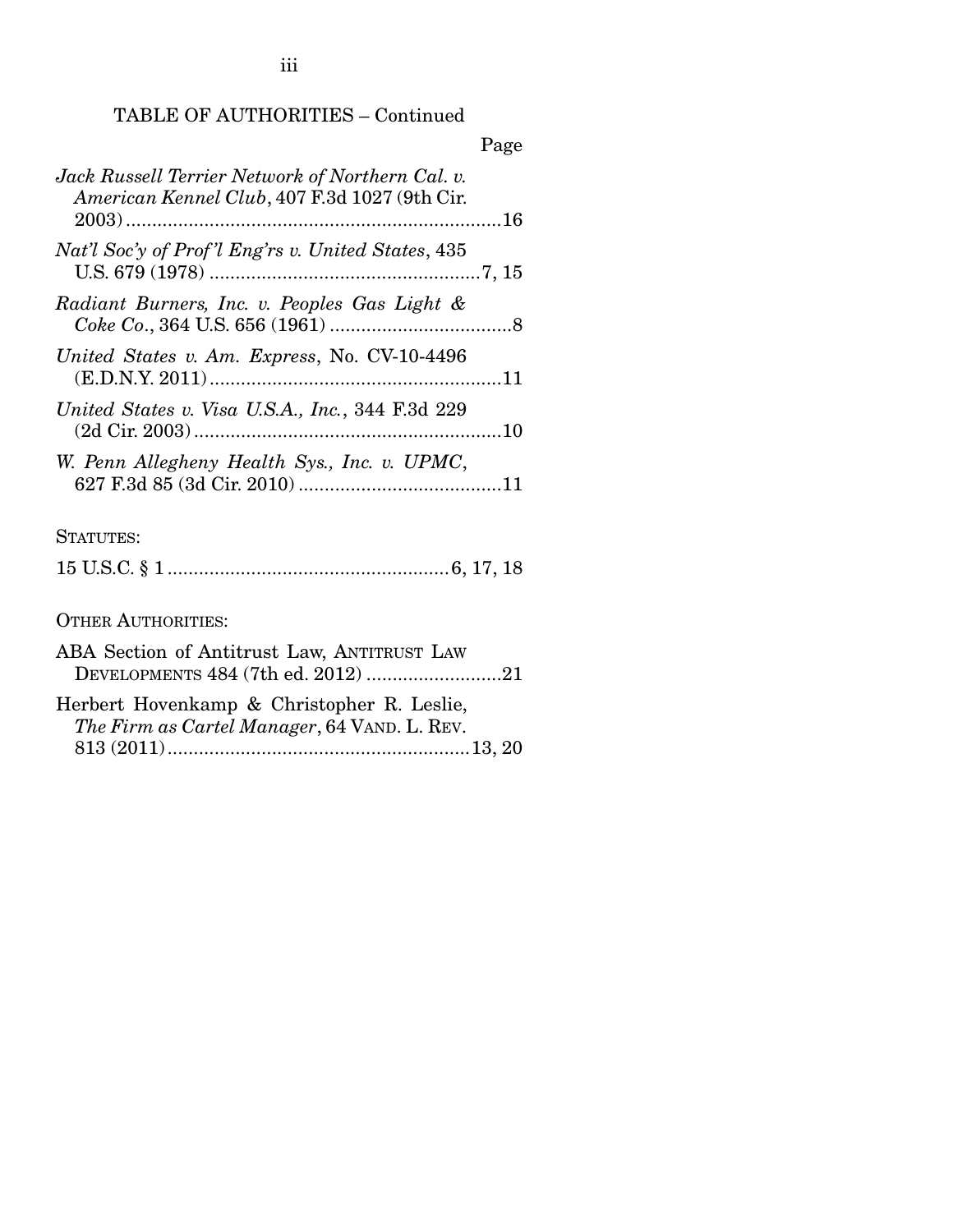## INTEREST OF *AMICI CURIAE*<sup>1</sup>

 The National Retail Federation ("NRF") is the world's largest retail trade association. It represents discount and department stores, home goods and specialty stores, Main Street merchants, grocers, wholesalers, chain restaurants and Internet retailers from the United States and more than 45 countries. Retail is the nation's largest private sector employer, supporting one in four U.S. jobs, comprising 42 million working Americans. Contributing \$2.5 trillion to annual gross domestic product, retail is a daily barometer for the nation's economy.

 The Retail Litigation Center, Inc. ("RLC") is a public policy organization that identifies and engages in legal proceedings that affect the retail industry. The RLC's members include many of the country's largest and most innovative retailers. The member entities whose interests the RLC represents employ millions of people throughout the United States, provide goods and services to tens of millions more, and account for tens of billions of dollars in annual sales.

 The National Association of Convenience Stores ("NACS") is a trade association organized under the laws of Virginia with its principal place of business in

<sup>&</sup>lt;sup>1</sup> All parties have consented to the filing of this brief. Pursuant to Supreme Court Rule 37.6, no counsel for a party authored this brief in whole or in part, and no party or counsel for a party made a monetary contribution intended to fund the preparation or submission of this brief. No person other than *amici*, their members, or their counsel made a monetary contribution intended to fund this brief's preparation or submission.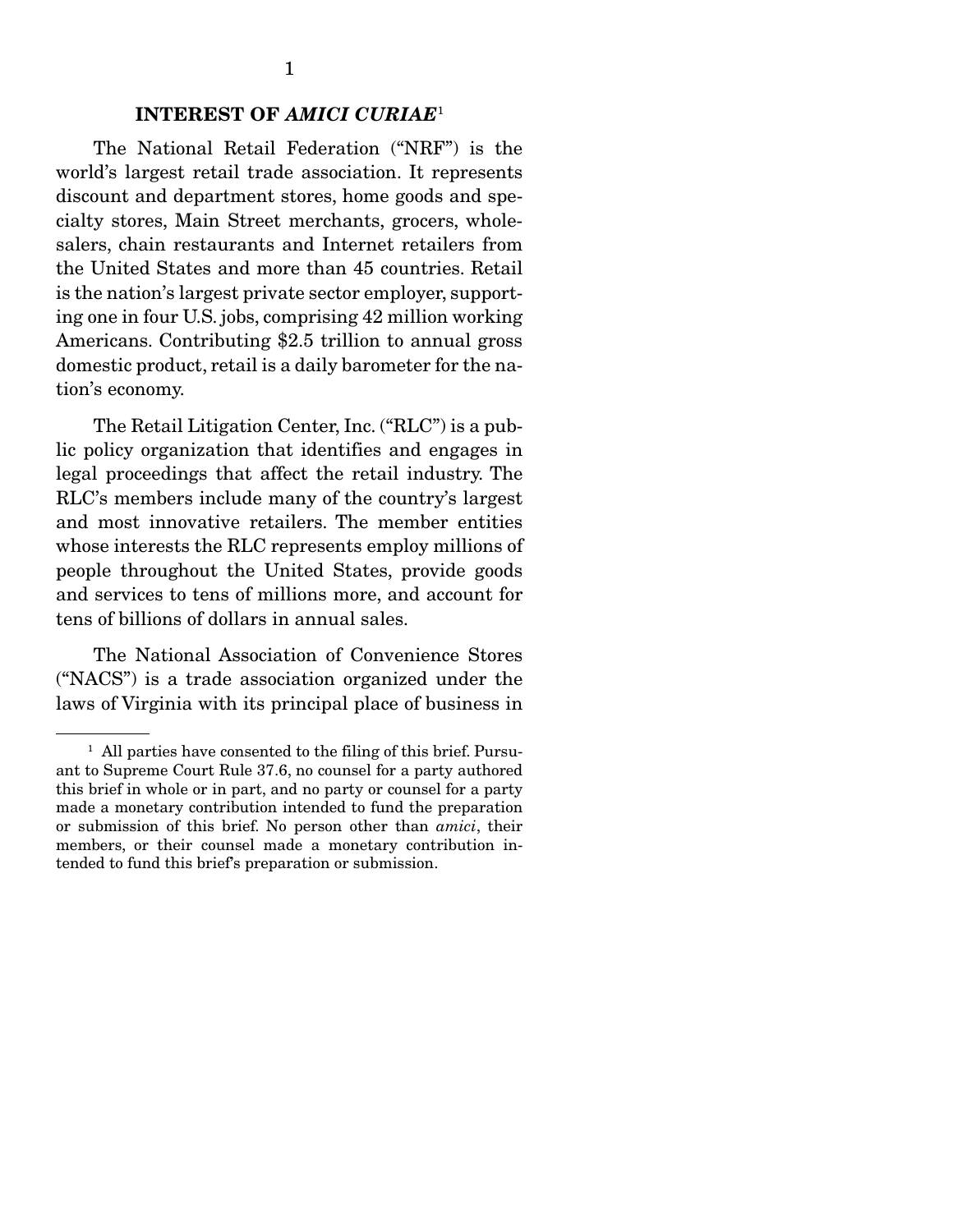Alexandria, Virginia. NACS is an international trade association representing more than 2,200 retail and 1,600 supplier company members. NACS member companies do business in nearly 50 countries worldwide, with the majority of members based in the United States.

 The NRF, RLC, and NACS (together, "the Merchant Associations") regularly monitor pending cases and submit *amici curiae* briefs in cases, like this one, that present legal issues that could have a significant impact on the retail industry. Here, *amici's* members have a strong interest in maintaining the established legal standards that protect the retail community from the anticompetitive practices of Visa and MasterCard. If Visa and MasterCard are successful in exempting their anticompetitive practices from antitrust liability, it will be the retail industry, its customers, and its employees that literally pay the price.

 The Merchant Associations also submit this brief to rebut the argument that a ruling against Visa and MasterCard would have negative effects on trade associations as a whole. As trade associations themselves, the Merchant Associations are uniquely wellpositioned to address why Visa's and MasterCard's effort here to cloak themselves in the generic mantle of "business associations" is a classic example of a predatory wolf seeking to hide in sheep's clothing. A ruling adhering to the current legal standards (which, contrary to the concerns of Petitioners and their supporting *amici*, have not opened the floodgates to specious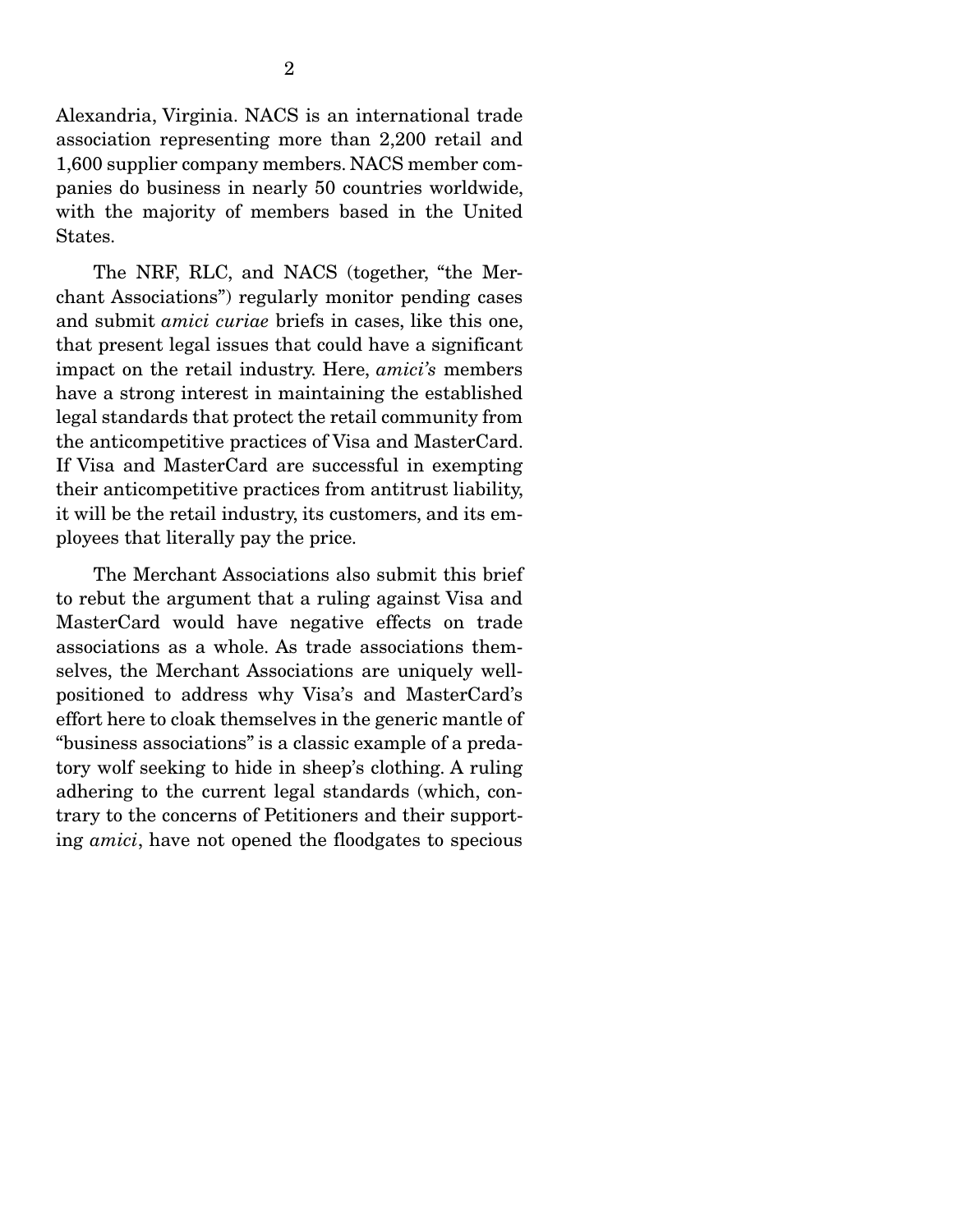lawsuits against trade associations and other beneficial organizations) will in no way affect the Merchant Associations' ability to continue to promote and advocate on behalf of the retail industry and to disseminate information to their members, nor will it harm the legitimate functioning of other trade associations.

### SUMMARY OF ARGUMENT

--------------------------------- ---------------------------------

 Petitioners seek to justify their new argument asking this Court to redraw the line between prohibited concerted conduct and permitted unilateral conduct by raising the specter of a non-existent threat to trade associations and other business organizations that are in no way jeopardized by the court of appeals' decision below. In *American Needle, Inc. v. NFL*, 560 U.S. 183, 191-202 (2010), this Court unanimously set a workable framework for distinguishing concerted conduct from unilateral conduct. Because Petitioners have reframed this appeal to revisit the Court's six-year-old standard on that element – rather than address the standard for pleading concerted action on the part of an association of competitors, which is what was presented in the petition for writ of *certiorari* – the Court should either dismiss this appeal as improvidently granted or summarily affirm the decision below based on *American Needle*.

 Even if the newly raised issue was properly before the Court, Visa and MasterCard are not appropriate entities to raise concerns about whether potential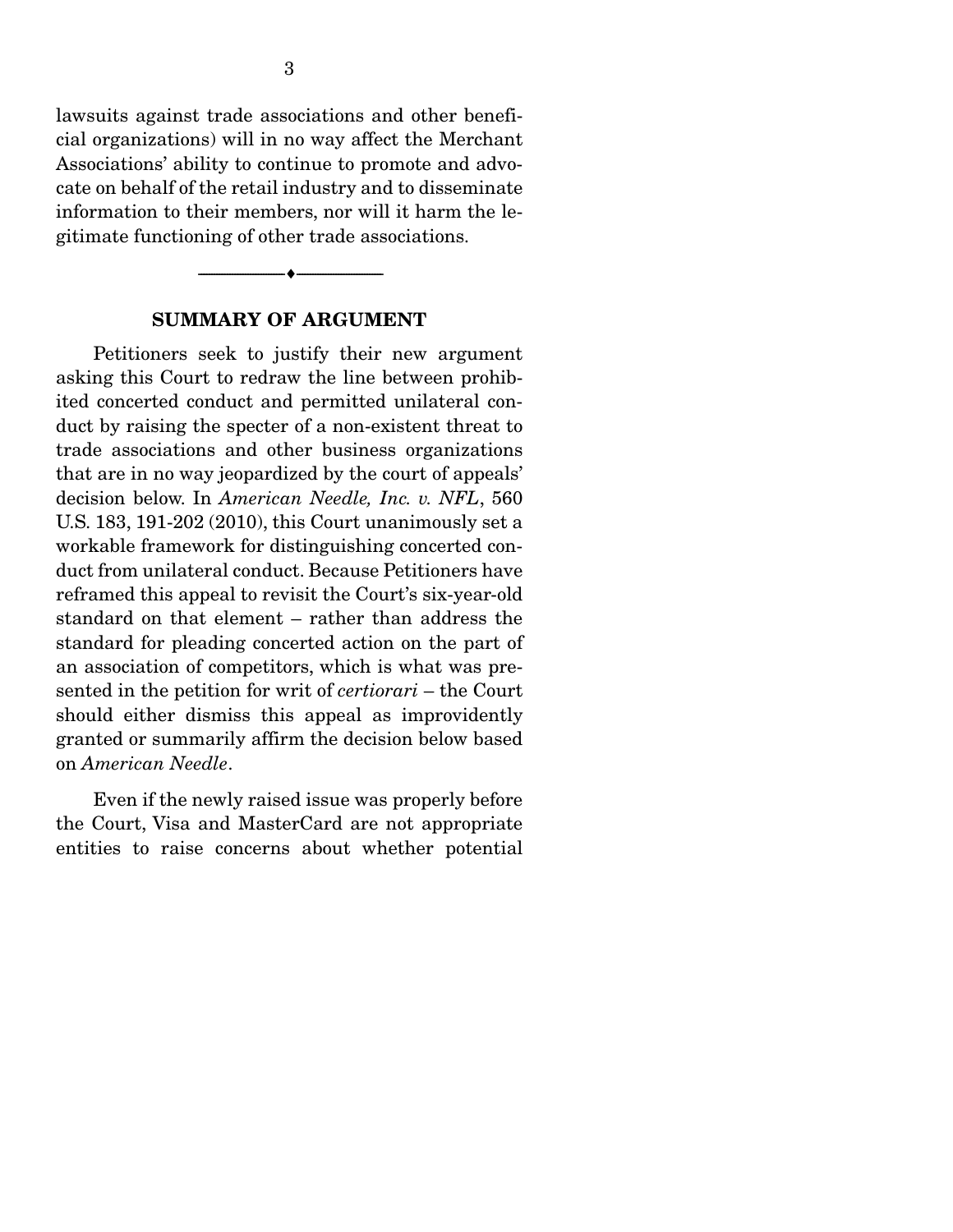antitrust liability might affect the legitimate activities of beneficial business associations. Visa and Master-Card are unlike traditional trade associations in many ways, including the fact that both Visa and Master-Card have been the subjects of multiple government and private antitrust challenges and investigations of anticompetitive conduct, several of which ended in civil judgments, consent decrees, or the payment of billions of dollars in settlements.

 In reality, *bona fide* trade associations, such as the Merchant Associations, would not benefit from the rule Petitioners and their *amici* advocate. The court of appeals decision does not create any new uncertainty as to potential antitrust liability for legitimate business associations, and the current standards provide important protections for trade associations and their members from the predatory practices of Visa and MasterCard.

#### ARGUMENT

--------------------------------- ---------------------------------

 The Merchant Associations strongly believe in the value of *bona fide* trade associations – organizations that disseminate valuable information to their members, advocate for their members' unique interests before all branches of government, and help to promote and develop a trade or industry. The Merchant Associations also believe that, when competitors are in fact engaging in illegal concerted activity, they should not be able to shield their illegal conduct from antitrust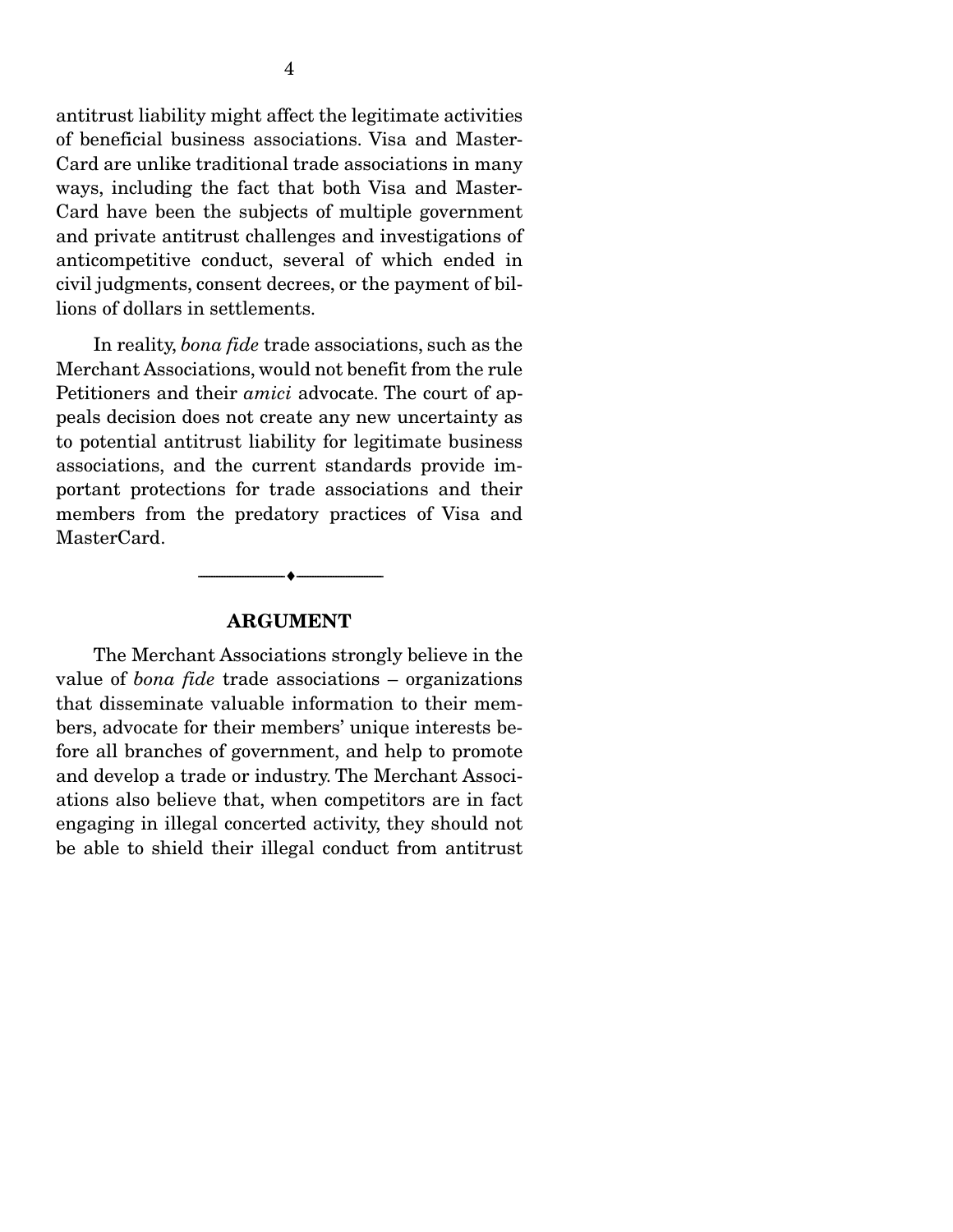liability by invoking trade association status or by otherwise trading on the good will generated by the activities of legitimate, procompetitive business associations.

 And that, at bottom, is what Visa and MasterCard are attempting to do in their appeal in this case. Visa and MasterCard state in their brief that they are structured as joint ventures that were originally organized as associations of their competitor-members. Visa and MasterCard, however, seek now to establish a rule that would allow entities who engage in anticompetitive activity, including those dressed as trade associations, to escape liability that would otherwise attach when that same activity is not so draped.

 These organizations can be equated with true trade associations only at a level of abstraction that blurs meaningful legal differences to the point where reality itself becomes unrecognizable. The vast majority of true trade associations are not billion-dollar enterprises. The vast majority of true trade associations do not promulgate rules and practices that set prices, preclude fair competition, and directly produce staggering revenues for their members. And the vast majority of true trade associations have not been found liable for antitrust violations, faced repeated governmental investigations of anticompetitive conduct in the United States and abroad, and agreed to consent decrees and enormous settlements to resolve litigation about their predatory practices.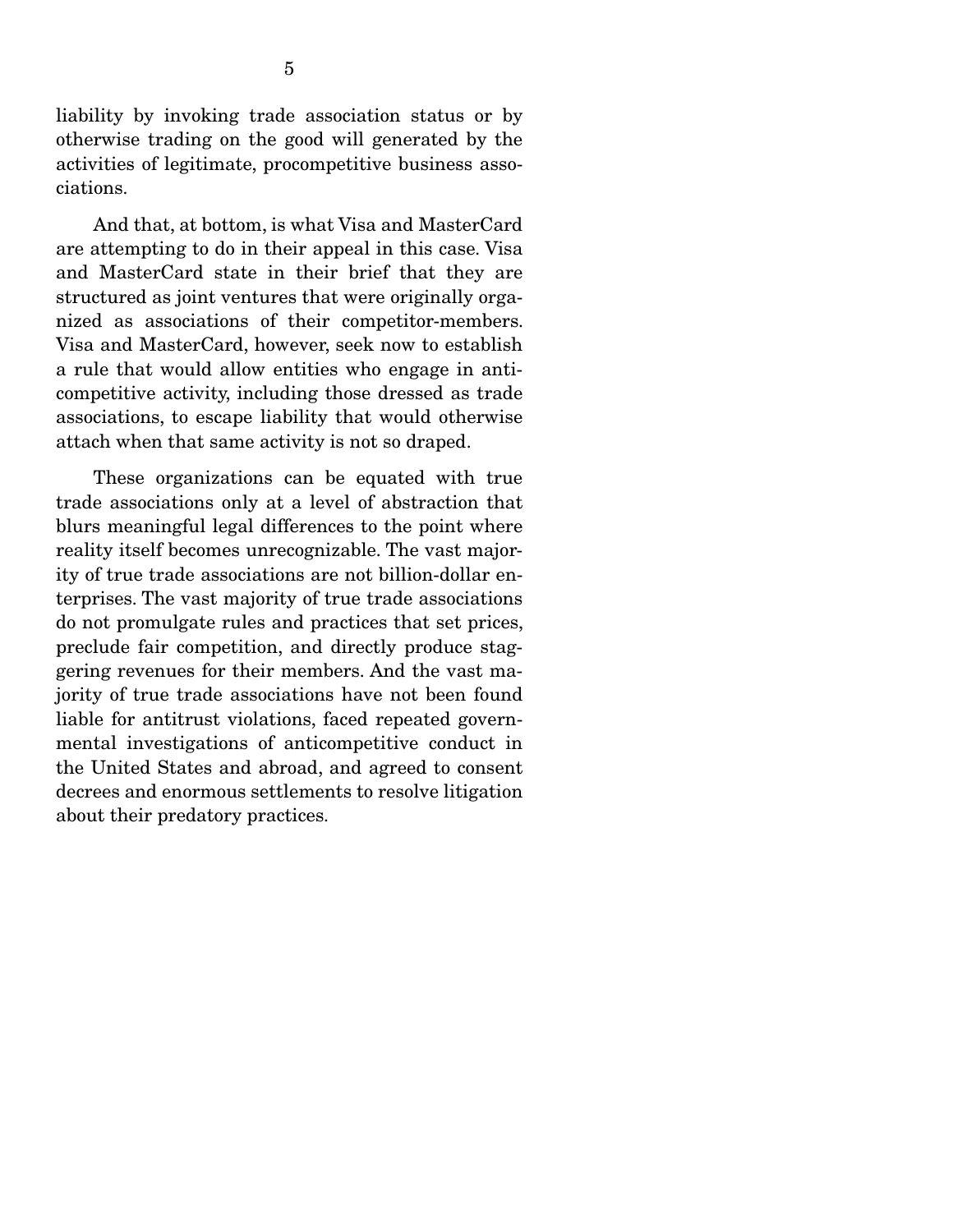6

sociations only in the same sense that a man-eating tiger is like a kitten. True trade associations and other business associations that do not engage in anticompetitive behavior do not need, and should not want, the new rule that Visa and MasterCard urge this Court to adopt because such a rule would prevent members of legitimate trade associations, as well as other consumers and businesses, from challenging anticompetitive depredations under the antitrust laws.

## I. THE COURT SHOULD NOT ADOPT A NEW STANDARD THAT SHIELDS COMPETI-TORS THAT ADOPT ANTICOMPETITIVE RULES FROM LIABILITY

 Petitioners' *certiorari* petition asked this Court to review whether the complaints below pled enough facts to plausibly suggest that their members participated in a conspiracy. Now that *certiorari* has been granted, Petitioners have shifted gears and ask the Court to fundamentally rewrite the definition of concerted activity under Section 1 of the Sherman Act, 15 U.S.C. § 1, in a way that would prevent American companies and their customers from using the Act to protect against harmful anticompetitive behavior.

 Petitioners would have this Court narrow the scope of a "contract, combination in the form of trust or otherwise, or conspiracy" to a limited range of obvious offenses, and exclude from the definition many of the agreements and arrangements among joint venturers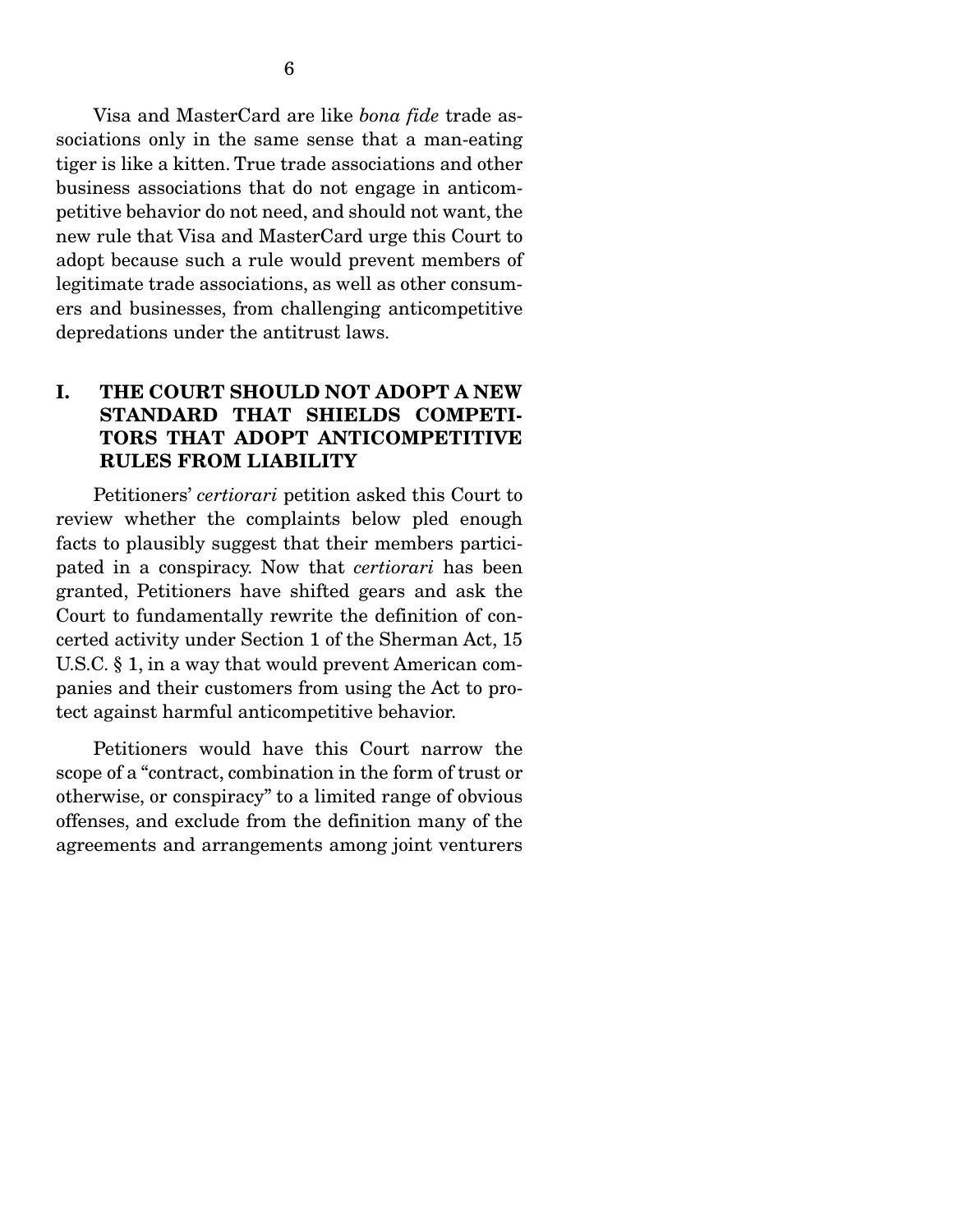and other business associations that this Court and others have found to be actionable. No such redefinition is required or wise.

 The allegations below, as in numerous other cases involving the anticompetitive actions of Visa, Master-Card and their members, satisfy the well-established definition of concerted action under the Sherman Act that was elucidated by this Court's unanimous decision just six years ago. The new pleading test offered by Petitioners as an alternative to this rule simply is not necessary for the protection of business or trade associations and their members. Rather, the test Petitioners advocate would place consumers at various levels in the economy at risk of harm from business combinations whose central or ancillary purpose is to raise prices to consumers.

## A. In *American Needle*, a Unanimous Court Answered the Question Petitioners Now Pose

 Just six years ago, this Court unanimously adopted a test for determining whether conduct constituted concerted or unilateral action. *Am. Needle, Inc. v. NFL*, 560 U.S. 183, 191-92 (2010). The Court in doing so reaffirmed cases finding concerted action in the context of professional associations and trade groups. *Id.* at 192 nn. 3-4 (citing *FTC v. Ind. Fed'n of Dentists*, 476 U.S. 447 (1986), *Arizona v. Maricopa County Med. Soc'y*, 457 U.S. 332 (1982), *Nat'l Soc'y of Prof'l Eng'rs v.*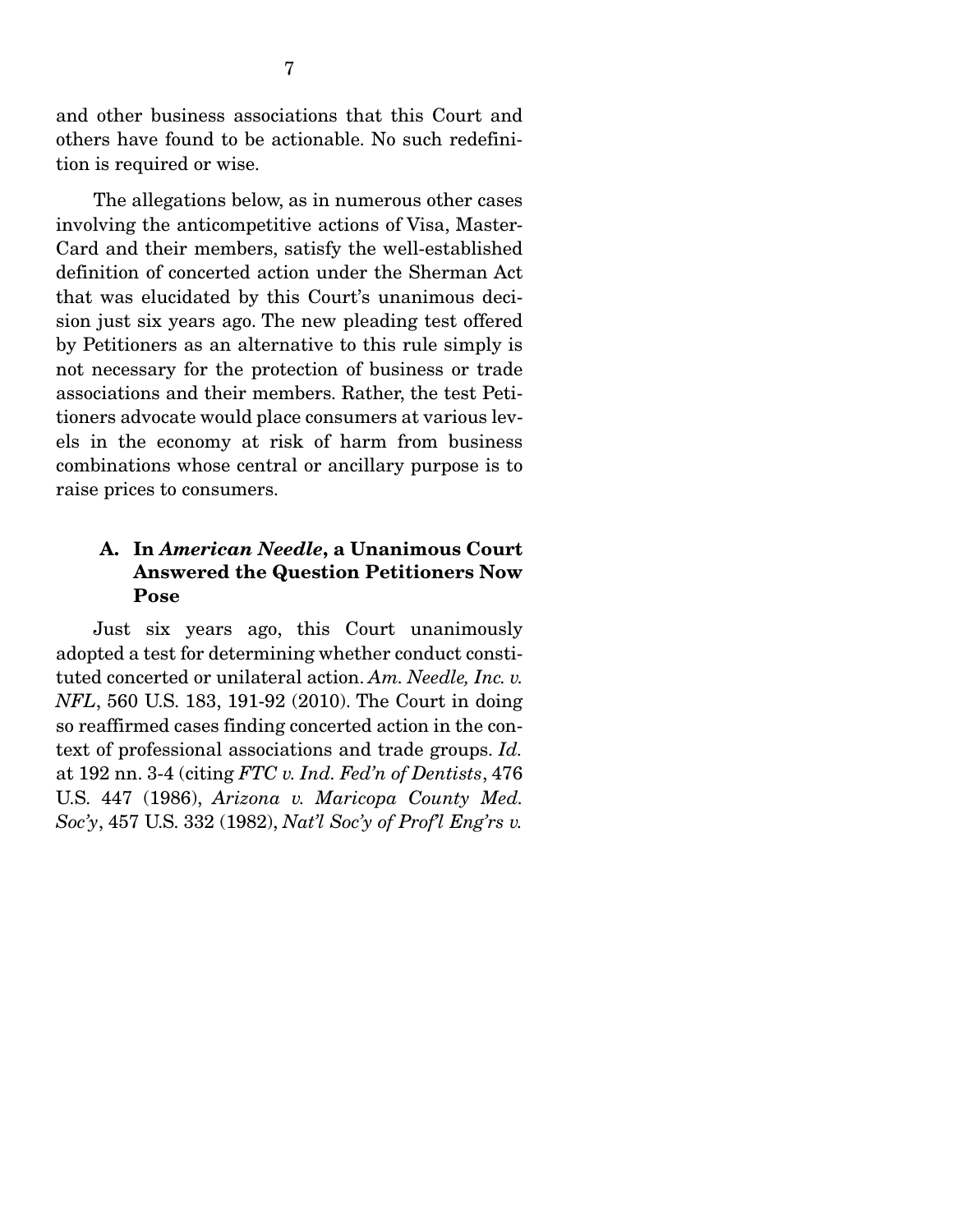*United States*, 435 U.S. 679 (1978), and *Goldfarb v. Va. State Bar*, 421 U.S. 773 (1975) as examples of concerted action by professional associations and citing *Allied Tube & Conduit Corp. v. Indian Head, Inc*., 486 U.S. 492 (1988), *Radiant Burners, Inc. v. Peoples Gas Light & Coke Co*., 364 U.S. 656 (1961) (per curiam), and *Fashion Originators' Guild of America, Inc. v. FTC*, 312 U.S. 457 (1941) as examples of concerted action by trade groups).2

 Nowhere in seeking *certiorari* did Petitioners suggest that the question presented was one that would require overturning the substantive test recently set by the unanimous *American Needle* Court. Now they do. Therefore, the most appropriate response to Petitioners' attempt to impose a new, substantive test as to when the actions of multiple, separate entities constitute concerted action would be to withdraw the Court's grant of *certiorari* as improvidently granted.

<sup>2</sup> Petitioners' position would turn the *American Needle*  Court's reaffirmation of this jurisprudence on its head. Under Petitioners' test of whether the individual entities have a common economic interest, none of these cases would have been found to have met the requirement of a "contract, combination . . . , or conspiracy," because in each of these cases the members of the associations, and the associations themselves, would contend that they had some independent economic interest in the anticompetitive rules adopted, or the anticompetitive requirements imposed, by the associations.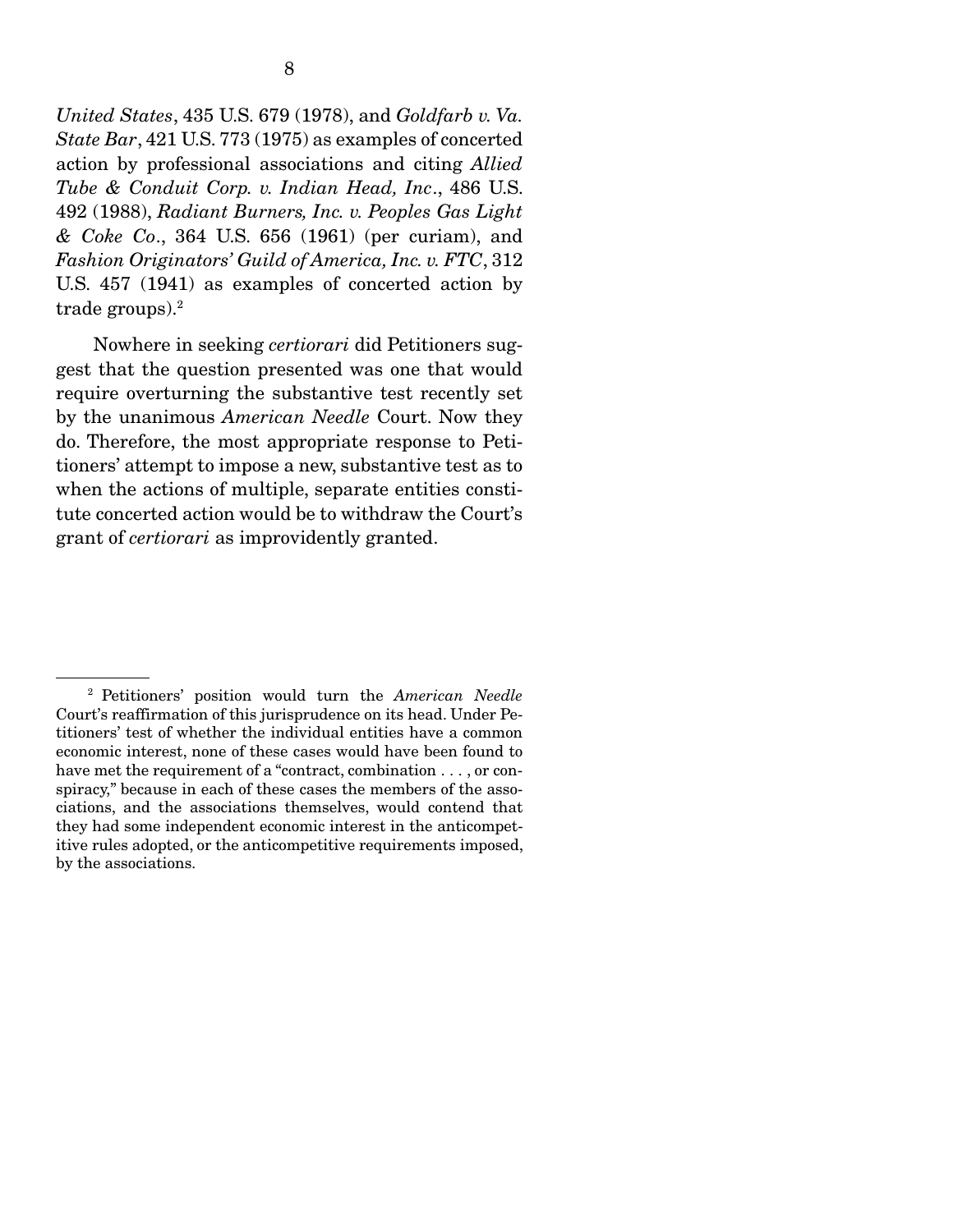## B. Visa's and MasterCard's Concerted Actions to Raise Prices and Diminish Competition Make Them Poor Examples of "Business Associations" That Could Be Exposed to Unfair Antitrust Claims

 A central issue in the case before the Court is the Petitioners' claim that Visa and MasterCard are simply "business associations" whose members have unfairly been subject to the potential for antitrust liability in this case. From this premise, several *amici*, including the American Society of Association Executives and the American Veterinary Medical Association, broadly postulate that all trade associations' members are at risk of a flood of specious antitrust claims if the Court does not overturn the decision below. This concern is meritless. Visa and MasterCard have a decades-long history of engaging in anticompetitive conduct that has produced substantial litigated judgments, consent decrees, and billions of dollars in settlement payments – a history that is not shared by legitimate trade associations. In view of that history, Visa and MasterCard cannot plausibly urge the adoption of a broad rule of law that would immunize their anticompetitive activities on the ground that the new rule is needed to protect true trade associations or other business associations that are engaged in procompetitive or competitively neutral activities from being sued on spurious antitrust claims.

 At the time the rules challenged below were adopted, Visa and MasterCard were both associations,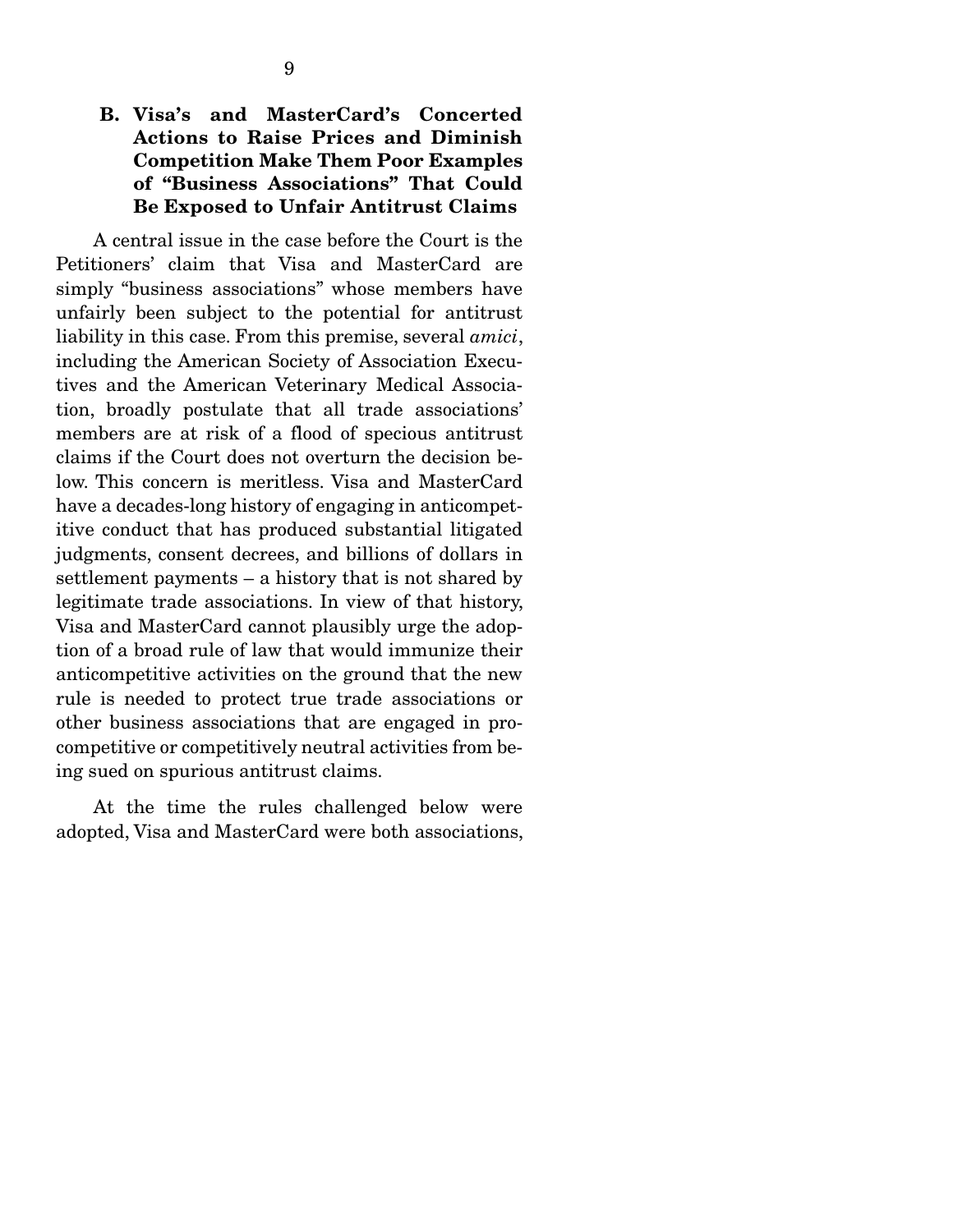nominally organized as not-for-profit entities, controlled by their member banks. Although they characterized themselves as "not-for-profit associations," they generated and earned billions of dollars in revenue. And they had been subject to numerous antitrust challenges to their activities. In a decision affirming the imposition of liability for other exclusionary rules, the Second Circuit held in 2003 that Visa and Master-Card:

are not single entities; they are consortiums of competitors. They are owned and effectively operated by some 20,000 banks, which compete with one another in the issuance of payment cards and the acquiring of merchants' transactions. These 20,000 banks set the policies of Visa U.S.A. and MasterCard. These competitors have agreed to abide by a restrictive exclusivity provision. . . . *The restrictive provision is a horizontal restraint adopted by 20,000 competitors*.

*United States v. Visa U.S.A., Inc.*, 344 F.3d 229, 242 (2d Cir. 2003) (emphasis added); *see also Osborn* Pet. App. 55a-90a (Proposed Compl. ¶¶ 2, 22, 33, 38, 45, 47, 76, 79-83, 88, 94, 98, 108-10, 113, 114, 119); *Stoumbos* Pet. App. 109a-150a (Proposed. Compl. ¶¶ 2, 35-36, 69-70, 78, 80, 89-91, 94, 95, 101-03). The results of a number of other litigated cases and government enforcement actions reflect that Visa's and MasterCard's activities constituted concerted action under Section 1 of the Sherman Act. *See*, *e.g.*, *Discover Fin. Servs. v. Visa U.S.A., Inc.*, No. 04-cv-7844, (S.D.N.Y.) (case related to *U.S. v. Visa* that settled for \$2.75 billion);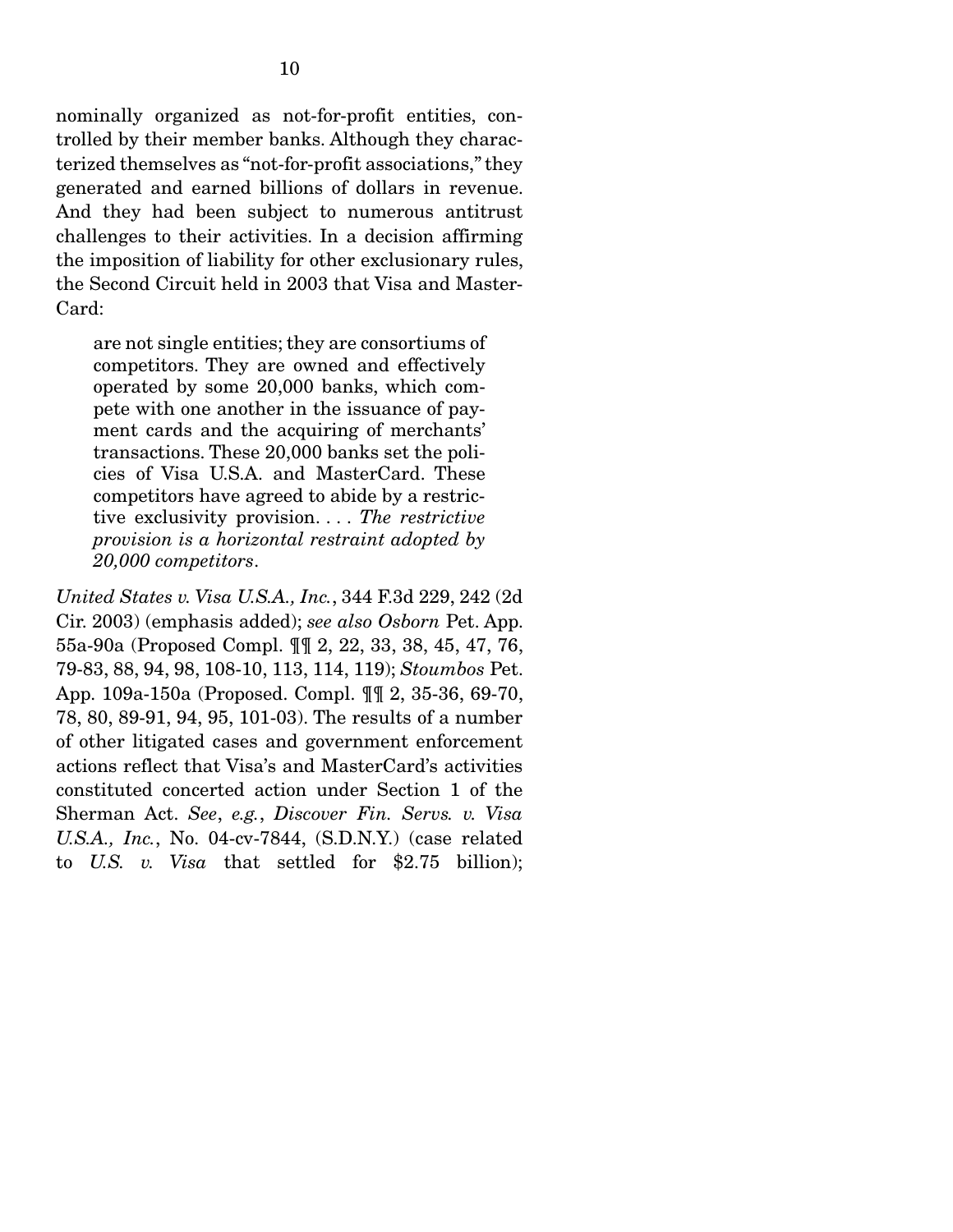*In re Visa Check*/*MasterMoney Antitrust Litig.*, 2003 U.S. Dist. LEXIS 4965, at \*19 (E.D.N.Y. 2003); *United States v. Am. Express*, No. CV-10-4496 (E.D.N.Y. 2011) (Final Judgment as to Defendants MasterCard International Incorporated and Visa Inc.) (available at https:// www.justice.gov/atr/case-document/final-judgmentdefendants-mastercard-international-incorporatedand-visa-inc).

 Perhaps the most bizarre twist in Petitioners' argument is the assertion that because Visa and Master-Card reconstituted themselves as separate corporate entities through initial public offerings, their pre-IPO conduct could not have been concerted. Petitioners argue that the rules adopted by collective action *before* the IPOs should now be analyzed as if they were unilateral actions by the thousands of banks that currently comprise their membership. Pet'rs Br. at 38. This suggestion is an obvious *non sequitur*. The fact that a single firm could decide to engage in conduct under certain circumstances does not change the reality, or the increased anticompetitive risk, of *competitors* joining to take such an action. *See*, *e.g.*, *Am. Needle*, 560 U.S. at 190-91 (distinguishing the risk of competitive harm between unilateral and concerted action); *W. Penn Allegheny Health Sys., Inc. v. UPMC*, 627 F.3d 85, 103-04 (3d Cir. 2010) (reversing a Rule 12(b)(6) dismissal after holding that "[t]he complaint also alleges that Highmark paid West Penn depressed reimbursement rates, not as a result of independent decisionmaking, but pursuant to a conspiracy with UPMC"); *In re Cardizem CD Antitrust Litig.*, 105 F. Supp. 2d 618, 648 (E.D.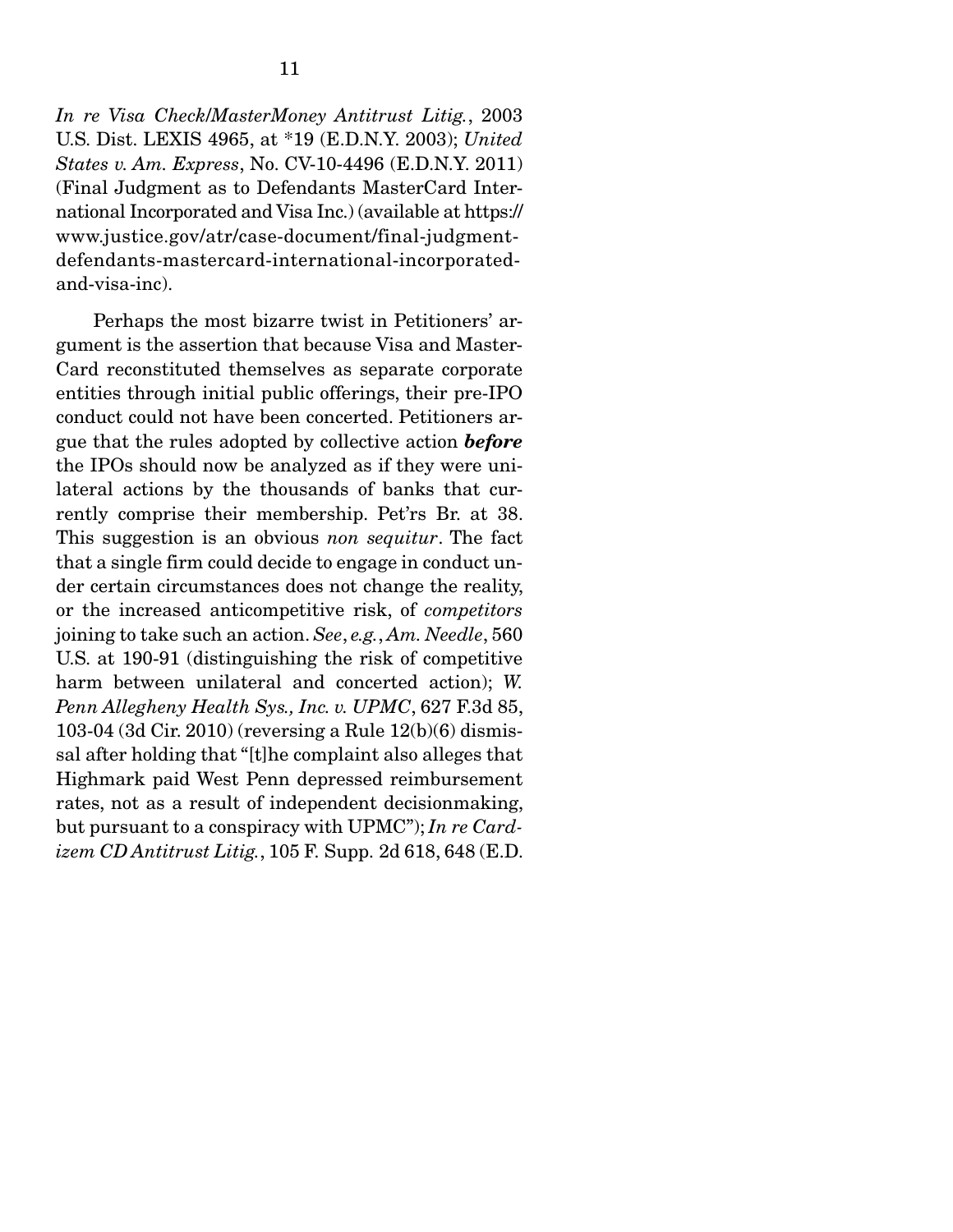Mich. 2000) (denying motion to dismiss and holding that "[d]efendants' . . . causation theories likewise ignore a basic antitrust principle that, in antitrust cases such as this, the only difference between legal and illegal conduct is the existence of an agreement to do the same thing the parties could have done unilaterally and thus legally."), *aff 'd*, 332 F.3d 896, 911-15 (6th Cir. 2003). Furthermore, the argument ignores the D.C. Circuit's express finding that Respondents sufficiently alleged a conspiracy that continued after the IPOs because Visa and MasterCard continued to coordinate their member banks' activities after their reorganizations. *See Osborn* Pet. App. 22a-23a.

 Finally, the argument assumes the IPOs actually changed the concerted nature of Visa's and Master-Card's activities. Applying this Court's *American Needle* analysis, one distinguished commentator has reached precisely the opposite conclusion:

[T]he MasterCard and Visa IPOs have the characteristics of centrally managed cartels. In substance, the central organization has the power to control the independent business of the individual issuing shareholders. The individual members have the ability to withdraw, which they can accomplish by selling their shares and dropping the card. Further, it is unnecessary that the individual issuing banks coordinate their behavior with one another; the central organization solves that problem. Control runs from the organization to the individual members, limiting their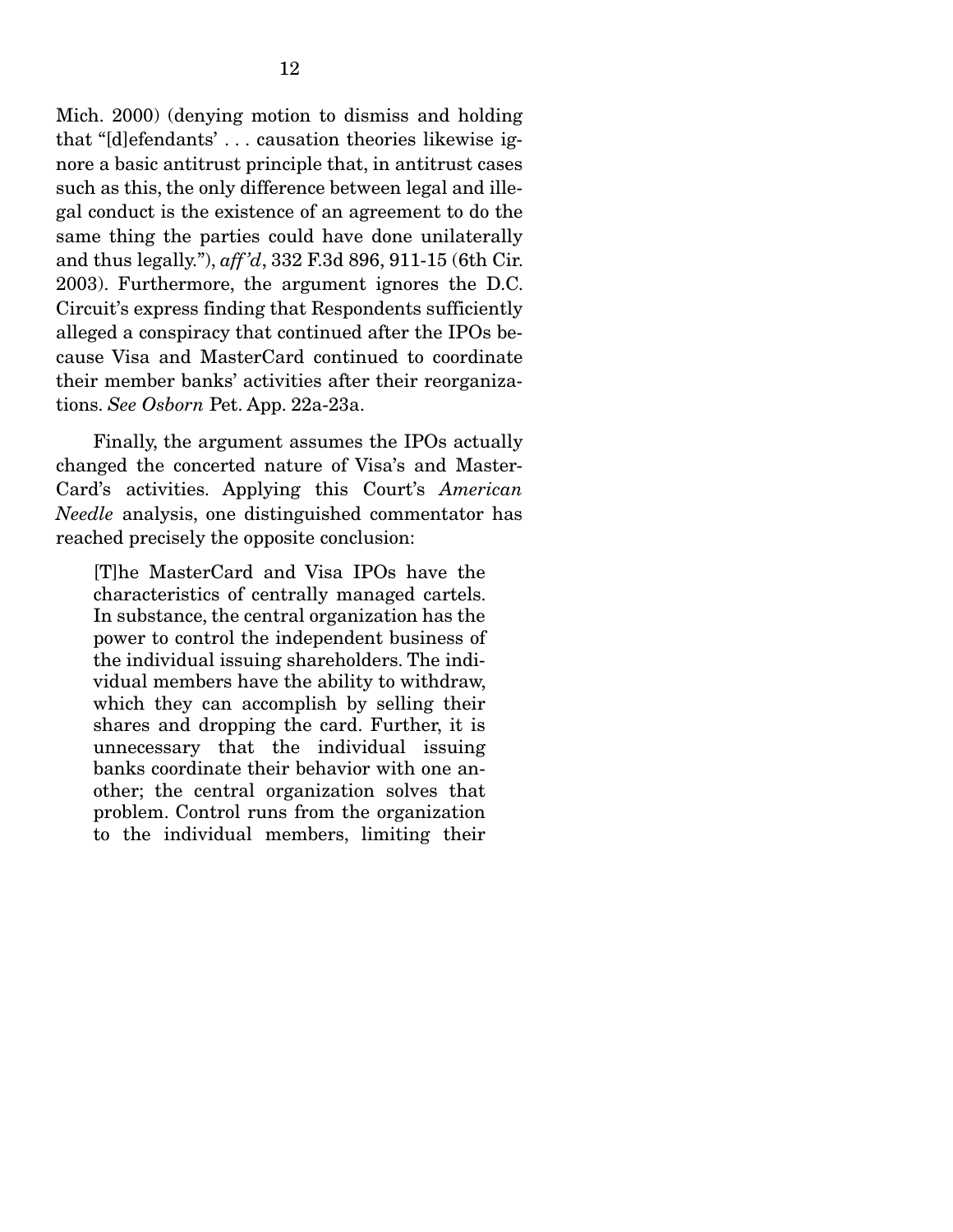independent business activity with respect to the issuance and management of bank cards.

Herbert Hovenkamp & Christopher R. Leslie, *The Firm as Cartel Manager*, 64 VAND. L. REV. 813, 871-72 (2011).

 At a minimum, the issue of whether Visa and MasterCard functioned as unilateral decision makers pursuing their own economic interests after the IPOs or whether they acted as cartel managers coordinating anticompetitive conduct by direct competitors is an issue for the finder of fact below to determine.

## II. ASSOCIATIONS THAT FOCUS PRIMARILY ON EDUCATING MEMBERS AND THE PUBLIC DIFFER SIGNIFICANTLY FROM ASSOCIATIONS THAT SET PRICING RE-GIMES

 The Merchant Associations respectfully disagree with the *amici* supporting Petitioners. Contrary to the suggestion of these *amici*,<sup>3</sup> the D.C. Circuit's decision did not rely solely upon "mere membership" in an

<sup>3</sup> *See* Brief of Financial Industry Association as *Amici Curiae*  in Support of Petitioners at 5 ("The D.C. Circuit's decision can be interpreted as lowering the bar for pleading an antitrust conspiracy under Section 1 of the Sherman Act by holding that mere membership in a collaborative activity and adherence to applicable rules is sufficient"); Brief of the American Society of Association Executives and the American Veterinary Medical Association as *Amici Curiae* in Support of Petitioners at 6 ("Through these rules, the court of appeals held, allegations amounting to nothing more than participation in an association 'satisfy the plausibility standard'").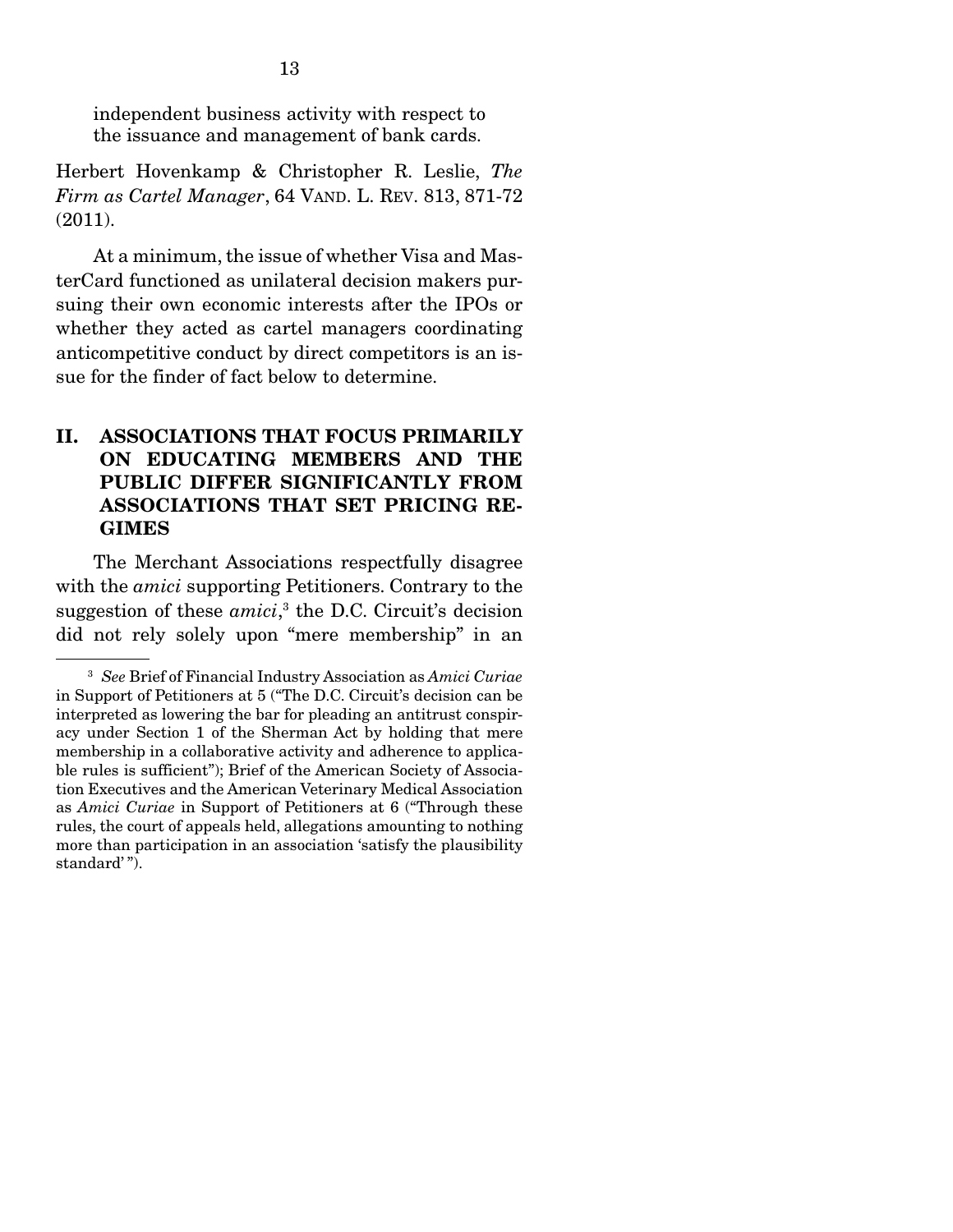association to hold that the concerted action requirement of Section 1 was satisfied. Thus, affirmance of the lower court's decision would not create a world where companies would be afraid to join trade associations because doing so could automatically subject them to conspiracy allegations.

 Further, Petitioners' *amici* misconstrue the issue presented on appeal, at least as Petitioners now seek to reframe that issue. The issue that Visa and Master-Card would now have the Court decide is not the standard for pleading whether an individual member of an association plausibly participated in an unlawful conspiracy; rather, Petitioners seek to create a new and dangerous substantive rule that would raise significant barriers to showing that an association of multiple independent competitors is engaged in concerted action. Conflating true trade associations with entities like Visa and MasterCard illustrates the breadth of the rule Petitioners are asking the Court to adopt.

 Although there are many differences between what true trade associations do and what Visa and MasterCard are alleged to have done, one difference is crucial: true trade associations do not (and should not) engage in establishing rules that determine the prices their members charge for goods or services. Indeed, the charters or bylaws of many associations explicitly disclaim any interest in engaging in anticompetitive conduct. However, if trade associations did set prices or the terms of pricing for their members, there can be little doubt that they should be liable under the antitrust laws. *See FTC v. Super. Ct. Trial Lawyers Ass'n*,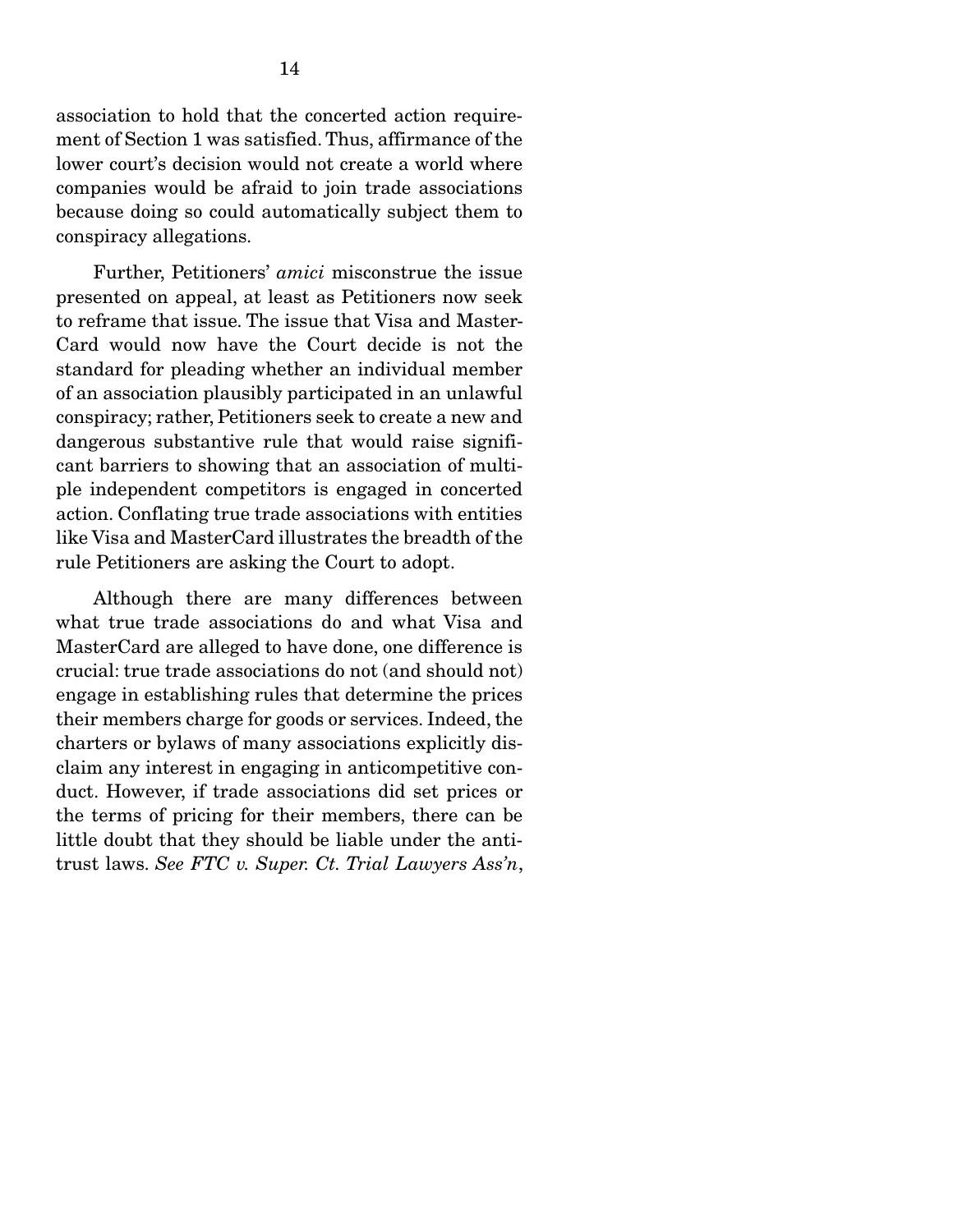493 U.S. 411 (1990); *Arizona v. Maricopa County Med. Soc'y*, 457 U.S. 332 (1982); *Goldfarb v. Va. State Bar*, 421 U.S. 773 (1975). Likewise, it is well established that trade associations face antitrust liability for setting rules that indirectly raise prices to consumers. *See*, *e.g.*, *FTC v. Ind. Fed'n of Dentists*, 476 U.S. 447 (1986); *Nat'l Soc'y of Prof 'l Eng'rs v. United States*, 435 U.S. 679 (1978).

 Business associations of various types serve salutary purposes. The Merchant Associations have spent decades advancing the interests of merchants and their customers by, among other things: providing retail perspective on important issues such as data security and trade policy to each branch of the government; educating the public as to the importance of retail in the national economy; filing *amicus curiae* briefs to this Court and others that have been cited; and educating the industry as to advances in technology that can improve retail efficiency and the customer experience. Trade associations can perform important information-gathering functions that are difficult for members to perform individually. Trade associations often represent members before legislative bodies and governmental agencies, a competitively-neutral activity that may serve the socially desirable function of improving the information upon which governmental decisions are made.

 This Court should recognize that not all associations are created equal: associations can engage in a wide variety of activities that can pose varying risks to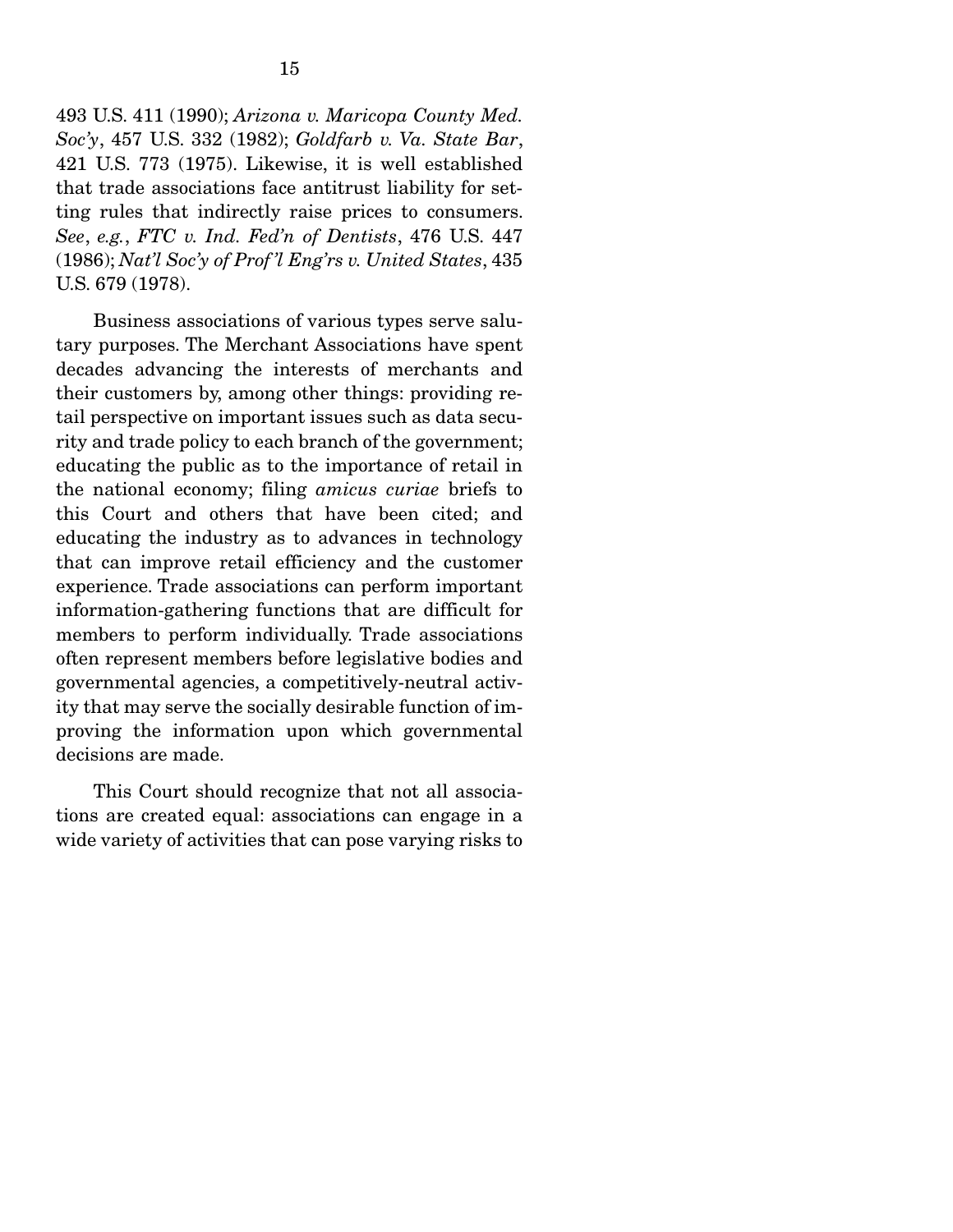competition. *Compare Gregory v. Fort Bridger Rendezvous Ass'n*, 448 F.3d 1195, 1202-03 (10th Cir. 2006) (holding that economic interest of members in excluding competitors sufficient for antitrust liability), *with Jack Russell Terrier Network of Northern Cal. v. American Kennel Club*, 407 F.3d 1027, 1034-36 (9th Cir. 2003) (holding that because members were not competitors, no conspiracy existed). There is no need for a special rule to shield trade associations – much less billion-dollar cartel managers like Visa and Master-Card – from scrutiny under the antitrust laws. Associations that focus primarily on educating members are significantly different from associations that establish pricing regimes or impose strict rules that limit competitive practices in an industry. Nothing in the court of appeals' decision as to Visa and MasterCard puts the legitimate activities of trade associations at risk.

 This Court's precedents make it abundantly clear that trade associations should not expect to avoid antitrust scrutiny if they adopt rules directing or impacting their members' pricing. Under Petitioners' proposed test, an agreement to raise prices arising out of the collective pricing power of the association would not adequately plead a violation of Section 1 if it were in the individual interest of the members to raise prices. This test flies in the face of the Court's precedents and is the very definition of a cartel. Under such a test, it is difficult to see *any* situation in which illegal concerted action would ever survive a motion to dismiss because individual companies will always have an independent economic interest in raising prices or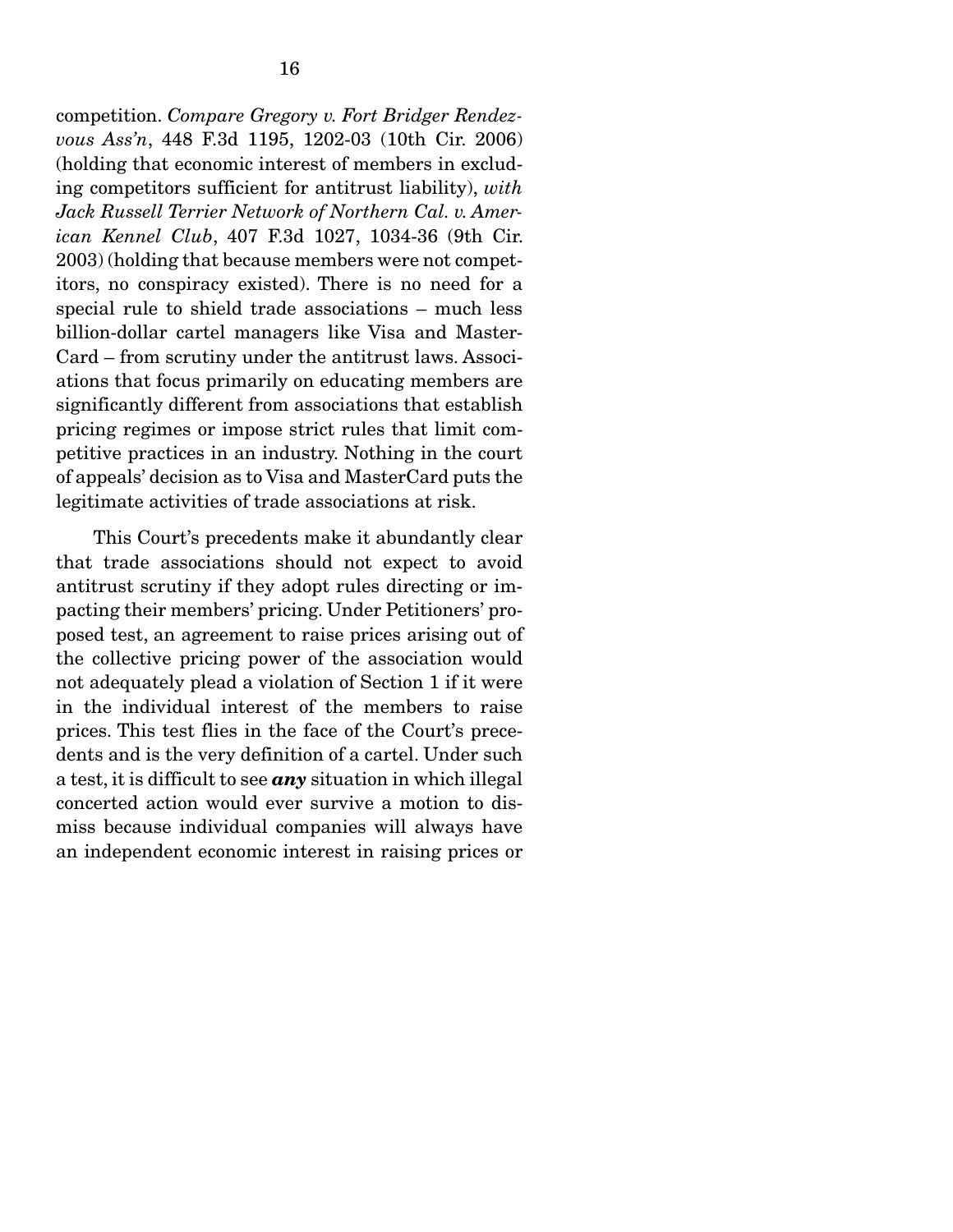avoiding competition. In other words, Visa and Master-Card are not asking for clarity in order to protect the innocent activities of true trade associations, but rather for a free pass that would have the perverse effect of encouraging members to use associations to engage in collective pricing or other illegal practices. No such change in the law is needed to protect the procompetitive, socially beneficial activities of the Merchant Associations and countless other "business associations" that are in no way linked to facilitating collusion among their members.

 In reality, the Petitioners and their supporting *amici* confuse the roles of true trade associations, which should not be setting the prices of its members, and joint ventures, which may in some circumstances of economic integration (which the Court in a number of cases has made clear) adopt rules that have an ancillary impact on price. In neither scenario, however, are association members and consumers served by a rewriting of Section 1 of the Sherman Act that would have the effect of converting the actual concerted actions of independent companies into conduct that can no longer be reached under the antitrust laws.

## III. PLEADING CONCERTED ACTION SHOULD BE CONTROLLED BY THE PRINCIPLES SET FORTH IN *AMERICAN NEEDLE*

 The *American Needle* Court already established a sound and useful test for determining whether actions by multiple entities constitute concerted action under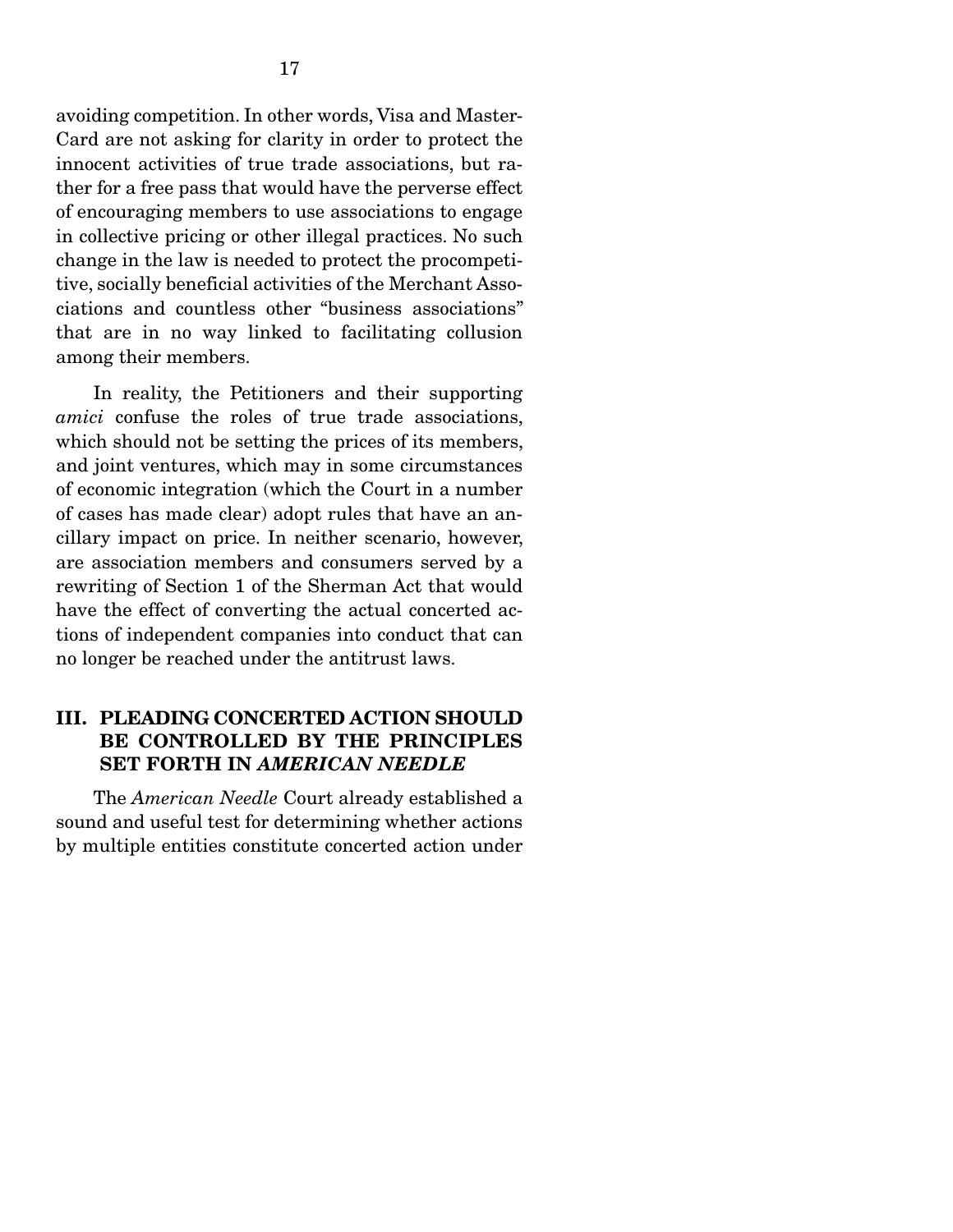Section 1 of the Sherman Act. The Merchant Associations believe that there is no need to modify that test – and, indeed, that departure from the test would create confusion as to the scope of what is lawful.

 In *American Needle*, the Court found concerted action based upon facts remarkably similar to those presented here: thirty-two teams (all of the participants in the relevant market) that operated as independent businesses forming a common vehicle (the National Football League Properties ("NFLP")) to (allegedly) raise the prices of their intellectual property and exclude plaintiff. 560 U.S. at 198.

 In seeking to rewrite the *American Needle* standard here,<sup>4</sup> Petitioners selectively quote from that decision. In doing so, they seek to create the impression

<sup>4</sup> Petitioners also take the position that pleading the following is not sufficient "direct evidence" of concerted action: that an association adopted rules that limit the pricing options of their members, that the members took part in the governance of the association, and that the member banks thereby gained supracompetitive profits from following those rules. The Merchant Associations respectfully disagree. If the Respondents had alleged that the banks were part of an association that set interest rates, that the banks took part in reaching an agreement on a common interest rate, and that the banks thereby gained supracompetitive profits from doing so, there would be little doubt that such allegations pled concerted action by the banks. *See*, *e.g.*, *Gelboim v. Bank of Am. Corp.*, 823 F.3d 759 (2d Cir. 2016). The only distinction here is that Visa and MasterCard claim that the anticompetitive effects of their pricing rules are outweighed by the procompetitive effects of their ATM networks. That argument, however, as discussed *infra*, conflates the issue of direct evidence of concerted action with the question of whether the restraints arising from the concerted action are, on balance, anticompetitive.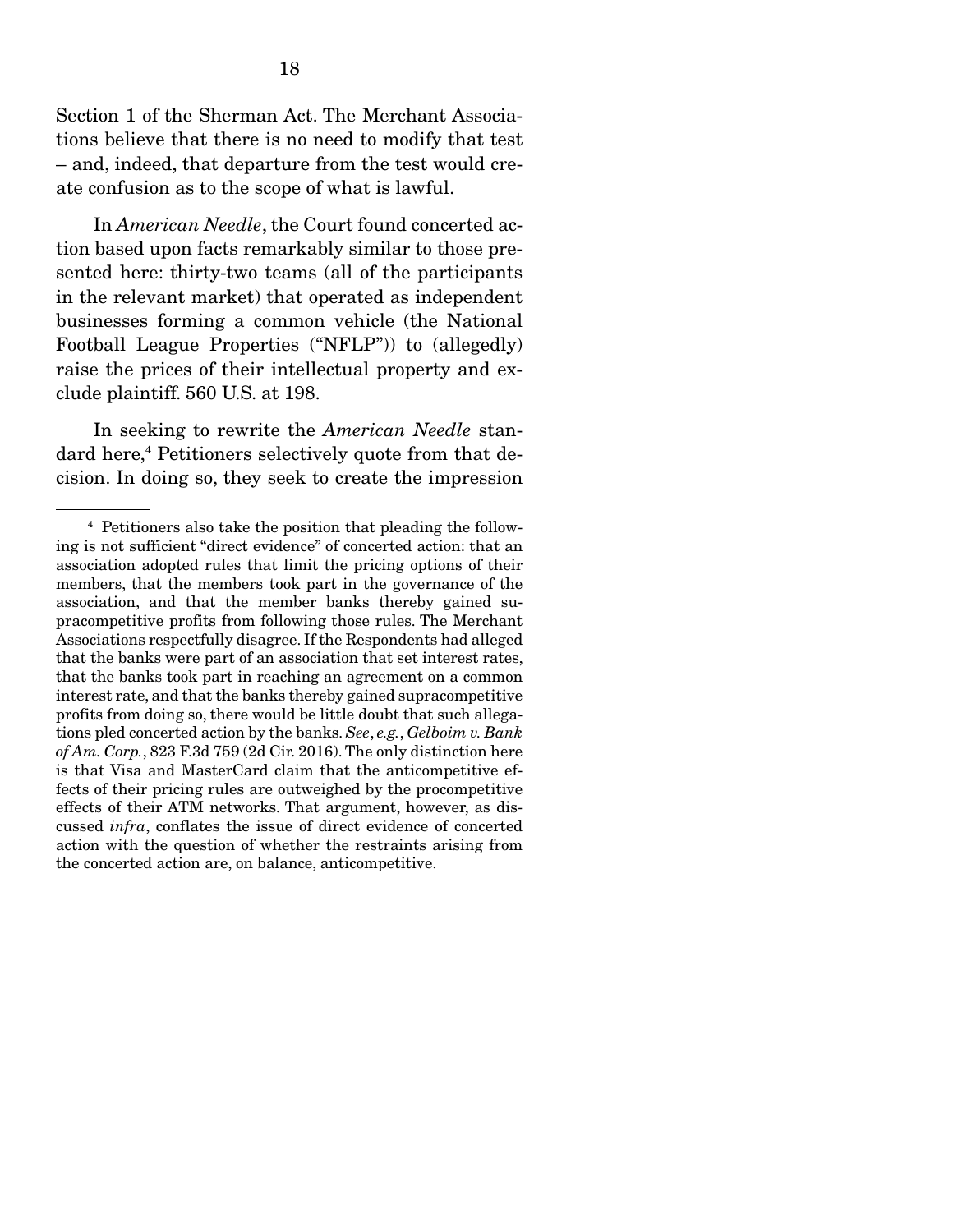that the decision leaves room for a test that permits a group of separate firms to be treated as if they are not acting in concert, even if a plaintiff plausibly alleges that those separate firms have joined together to set and implement a rule that specifically limits price competition. Petitioners ask this Court to incorporate into the established test for concerted activity a new codicil that courts "must rely on allegations about the rules' nature or effects in order to infer that the members of each network 'act[ed] on interests separate from those of ' the network." Pet'rs Br. at 23. Petitioners make clear that, in their view, this proposed test sets an extraordinarily high standard for pleading antitrust claims that can survive a motion to dismiss: for example, Petitioners assert that "the allegation that banks appointed members of each network's board does not suggest the boards pursued the separate interests of those banks." *Id.* at 25. Such a test has nothing to do with the protection of legitimate trade association activities. The Merchant Associations believe in competition – it is essential to their mission. The Merchant Associations would be loath to have the purposes for which they were formed be subverted by Petitioners' proposed rule.

 Petitioners' approach turns the *American Needle* decision on its head. Indeed, Petitioners urge the Court to fall into precisely the trap that leading antitrust scholars have warned about:

The emphasis of substance over form is critical when analyzing cartels. When cartels employ a centralized decisionmaking vehicle –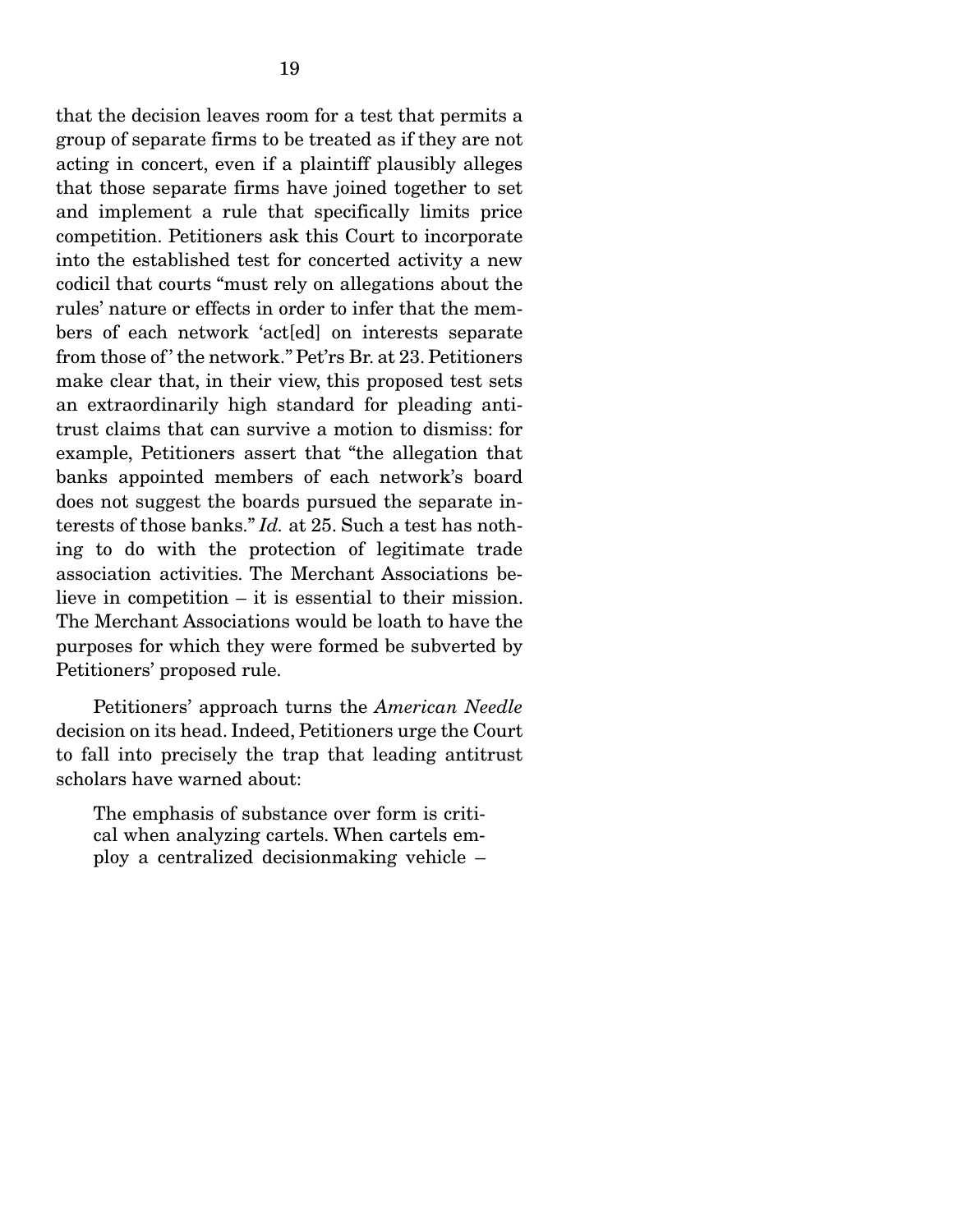whether a trade association, a joint sales agent, or an incorporated management structure – it may appear that a single entity is in control or that all the relevant agreements are vertical rather than horizontal. . . . From an antitrust standpoint, there is no difference between agreeing to abide by the ringleader's decisions and agreeing to cede decisionmaking authority to a separate entity that runs the cartel.

Herbert Hovenkamp & Christopher R. Leslie, *The Firm as Cartel Manager*, 64 VAND. L. REV. at 850.

 Central to the Court's decision in *American Needle* was the fact that "[u]nlike typical decisions by corporate shareholders, NFLP licensing decisions effectively require the assent of more than a mere majority of shareholders." 560 U.S. at 201. The same is true of Visa's and MasterCard's network rules: all of the member banks have to assent to them and implement them for the rules to have the desired effect of raising member prices. This illustrates the Court's observation in *American Needle* regarding the efficiencies that a joint venture with a single management structure will provide to a cartel because it will decrease the risks that a party to an illegal agreement will defect. 560 U.S. at 202. Petitioners' test ignores these concerns.

 There are many restraints that further joint venture interests and restrain competition outside the market in which the venture competes. Section 1 undeniably should reach those restraints, which should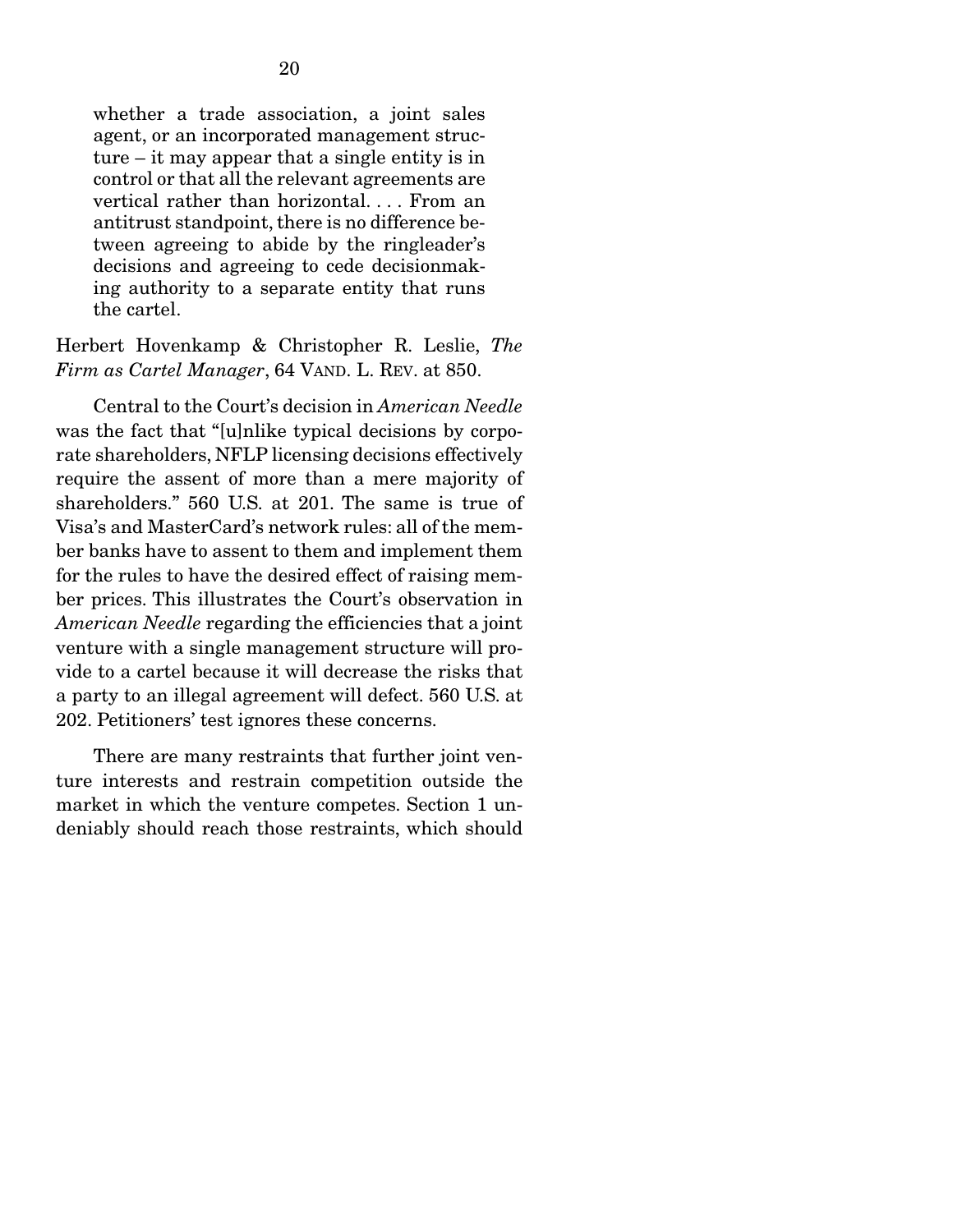then be evaluated under the rule of reason to determine whether they are lawful. *See* ABA Section of Antitrust Law, ANTITRUST LAW DEVELOPMENTS 484 (7th ed. 2012) (collecting cases) ("Agreements among parents of a venture not to compete in markets other than the joint venture market, however, generally have been invalidated as naked restraints of trade."). Petitioners and their *amici* remain free to seek dismissal of frivolous antitrust lawsuits on the ground that a plaintiff 's allegations are insufficient to plausibly support the conclusion that the agreement in question is anticompetitive. Petitioners chose not to take that approach here, presumably because doing so would have focused the courts below on the fact that the unlawful conduct alleged here is not the formation of ATM networks, but rather the ancillary rules that Respondents alleged raised the price of ATM use.

 Although Petitioners note that *Bell Atlantic Corp. v. Twombly*, 550 U.S. 544 (2007), urges caution in permitting antitrust cases to survive Rule 12(b)(6) motions due to the cost of discovery, the core of that decision simply asks reviewing courts to assess whether the claim of concerted anticompetitive activity is plausible. The allegations of the Complaints in this case clearly satisfied the plausibility standard; there is no need for a new rule of law that would make alleging concerted action by competitors who belong to a "business association" a practical impossibility. And where, as here, antitrust claims have met that pleading standard, business association rules should then